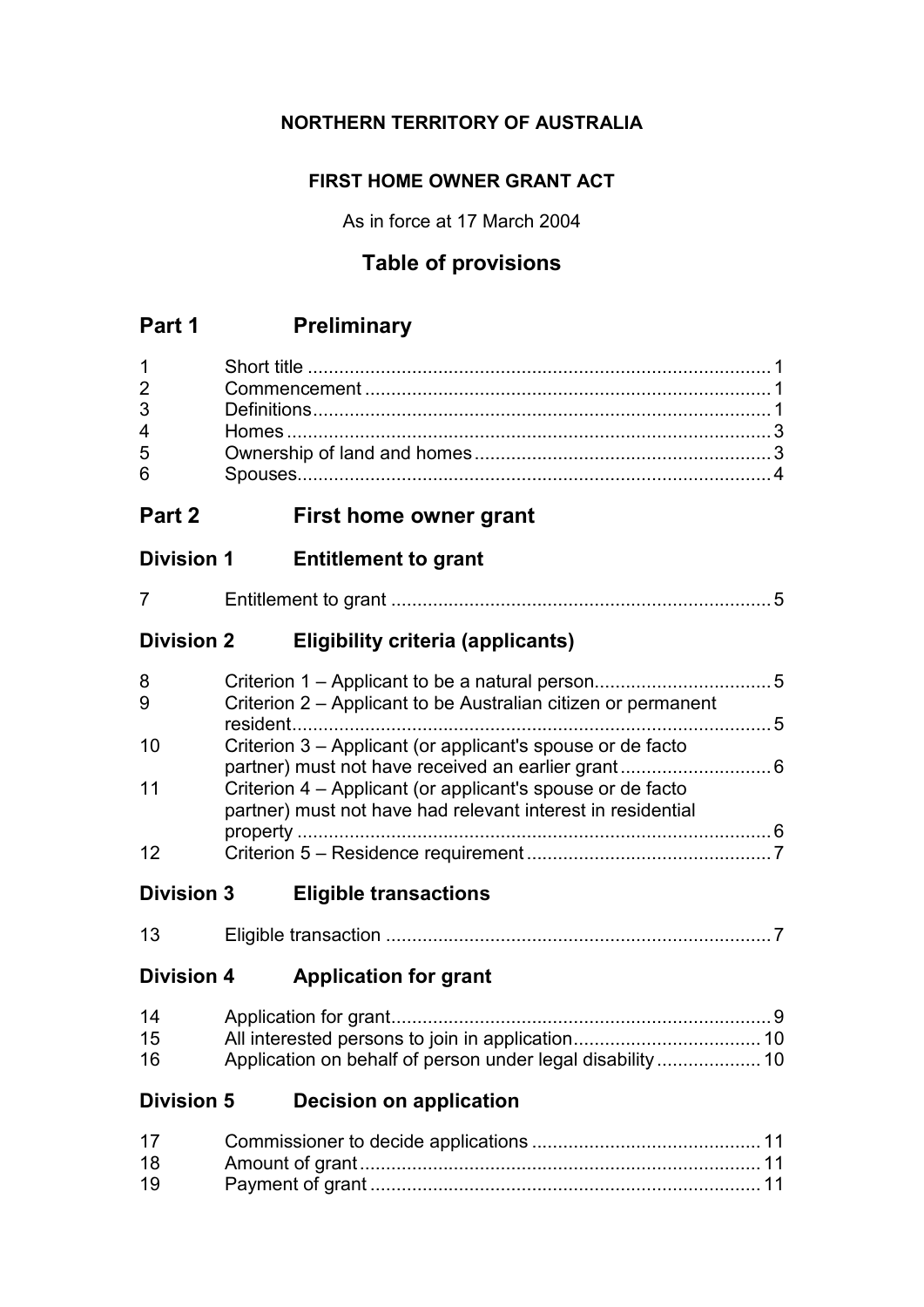| 20 |  |
|----|--|
| 21 |  |
| 22 |  |
| 23 |  |

# **Division 6 Objections and appeals**

| 24 |  |
|----|--|
| 25 |  |
| 26 |  |
| 27 |  |
| 28 |  |

**Part 3 Administration**

# **Division 1 Administration generally**

| റ | Administration |  |
|---|----------------|--|
|   | Delegation     |  |

# **Division 2 Investigations**

| 31 |  |
|----|--|
| 32 |  |
| 33 |  |
| 34 |  |
| 35 |  |
| 36 |  |
| 37 |  |
| 38 |  |
| 39 |  |
| 40 |  |
|    |  |

### **Division 3 Incorrect applications and amounts incorrectly paid**

| 41 |  |  |  |  |
|----|--|--|--|--|
|----|--|--|--|--|

**Part 4 Miscellaneous**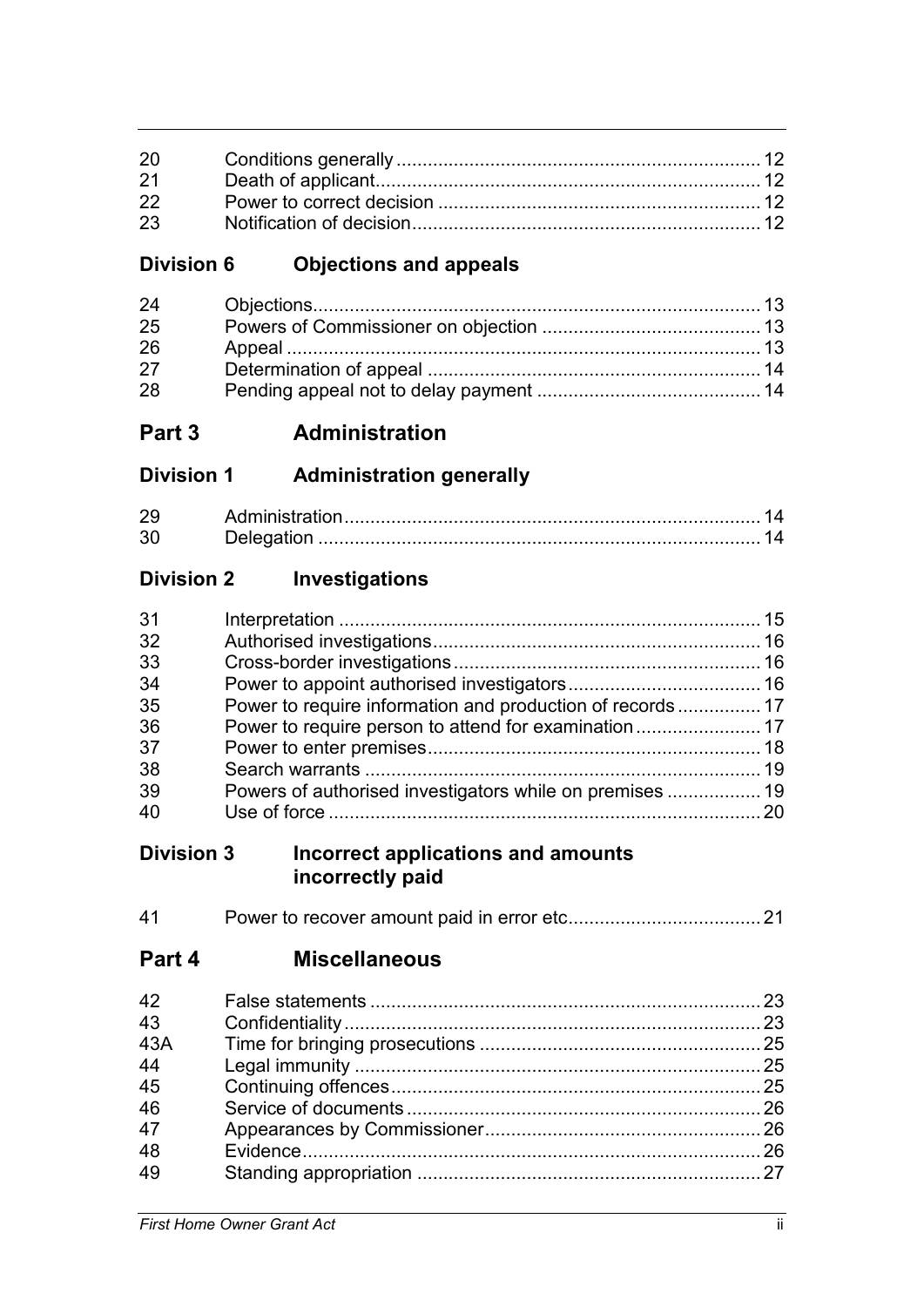| -56 |  |
|-----|--|
|     |  |

### **ENDNOTES**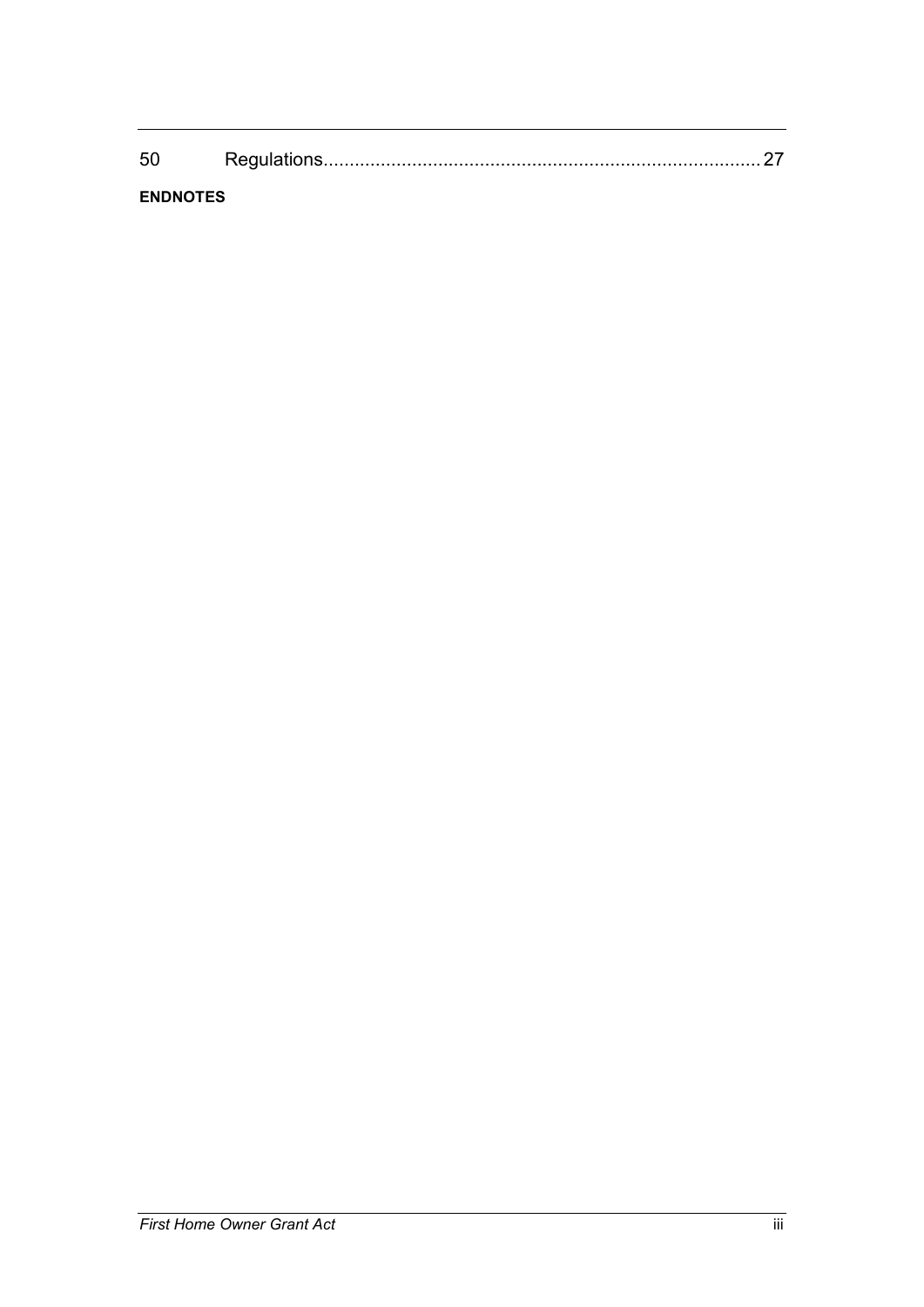# **NORTHERN TERRITORY OF AUSTRALIA**

This reprint shows the Act as in force at 17 March 2004. Any amendments that commence after that date are not included.

\_\_\_\_\_\_\_\_\_\_\_\_\_\_\_\_\_\_\_\_

\_\_\_\_\_\_\_\_\_\_\_\_\_\_\_\_\_\_\_\_

### **FIRST HOME OWNER GRANT ACT**

An Act to encourage and assist home ownership, and to offset the effect of the GST on the acquisition of a first home, by establishing a scheme for the payment of grants to first home owners

### **Part 1 Preliminary**

#### **1 Short title**

This Act may be cited as the *First Home Owner Grant Act*.

### **2 Commencement**

This Act comes into operation on 1 July 2000.

### **3 Definitions**

In this Act, unless the contrary intention appears:

*Agency employee* means an employee within the meaning of the *Public Sector Employment and Management Act* of the Agency administering this Act and includes the Chief Executive Officer within the meaning of that Act of that Agency.

*Australian citizen* means an Australian citizen within the meaning of the *Australian Citizenship Act 1948* of the Commonwealth.

*building* includes part of a building.

*commencement date*, in relation to an eligible transaction, has the meaning in section 13(5).

*Commissioner* has the same meaning as in section 4(1) of the *Taxation (Administration) Act*.

*completion*, in relation to an eligible transaction, has the meaning in section 13(6).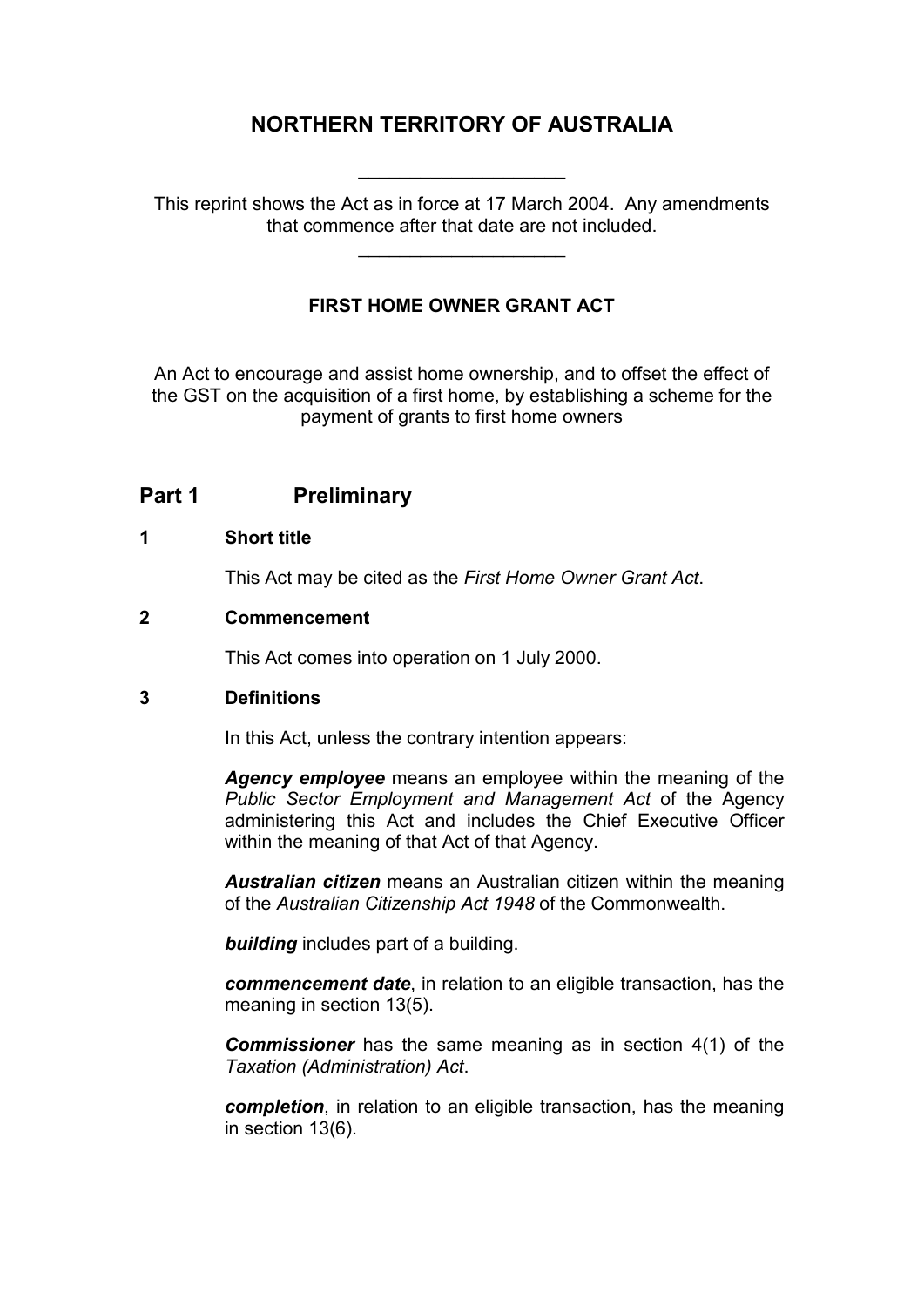*comprehensive home building contract* means a contract under which a builder undertakes to build a home on land from the inception of the building work to the point where the home is ready for occupation and if, for any reason, the work to be carried out under such a contract is not completed, includes any further contract under which the work is to be completed.

*consideration*, in relation to an eligible transaction, has the meaning in section 13(8).

*corresponding law* means an Act of a State or another Territory of the Commonwealth corresponding to this Act.

*eligibility criteria* means the criteria prescribed in Division 2 of Part 2 for determining whether an applicant for a first home owner grant is eligible for the grant.

*eligible transaction* has the meaning in section 13(1).

*first home owner grant* means a grant authorised under section 17.

*first home owner grant scheme* means the scheme for payment of first home owner grants established under this Act.

*guardian*, in relation to a person under a legal disability, includes a trustee who holds property on trust for the person under an instrument of trust or by order of a court or tribunal.

*home* has the meaning in section 4.

*option to purchase* includes a right of pre-emption or a right of first refusal.

*owner* means:

- (a) in relation to land, a person who has a relevant interest in the land; and
- (b) in relation to a home, a person who has a relevant interest in the land on which the home is built.

*owner builder* means an owner of land who builds a home, or has a home built, on the land without entering into a comprehensive home building contract.

#### *permanent resident* means:

(a) the holder of a permanent visa within the meaning of section 30 of the *Migration Act 1958* of the Commonwealth; or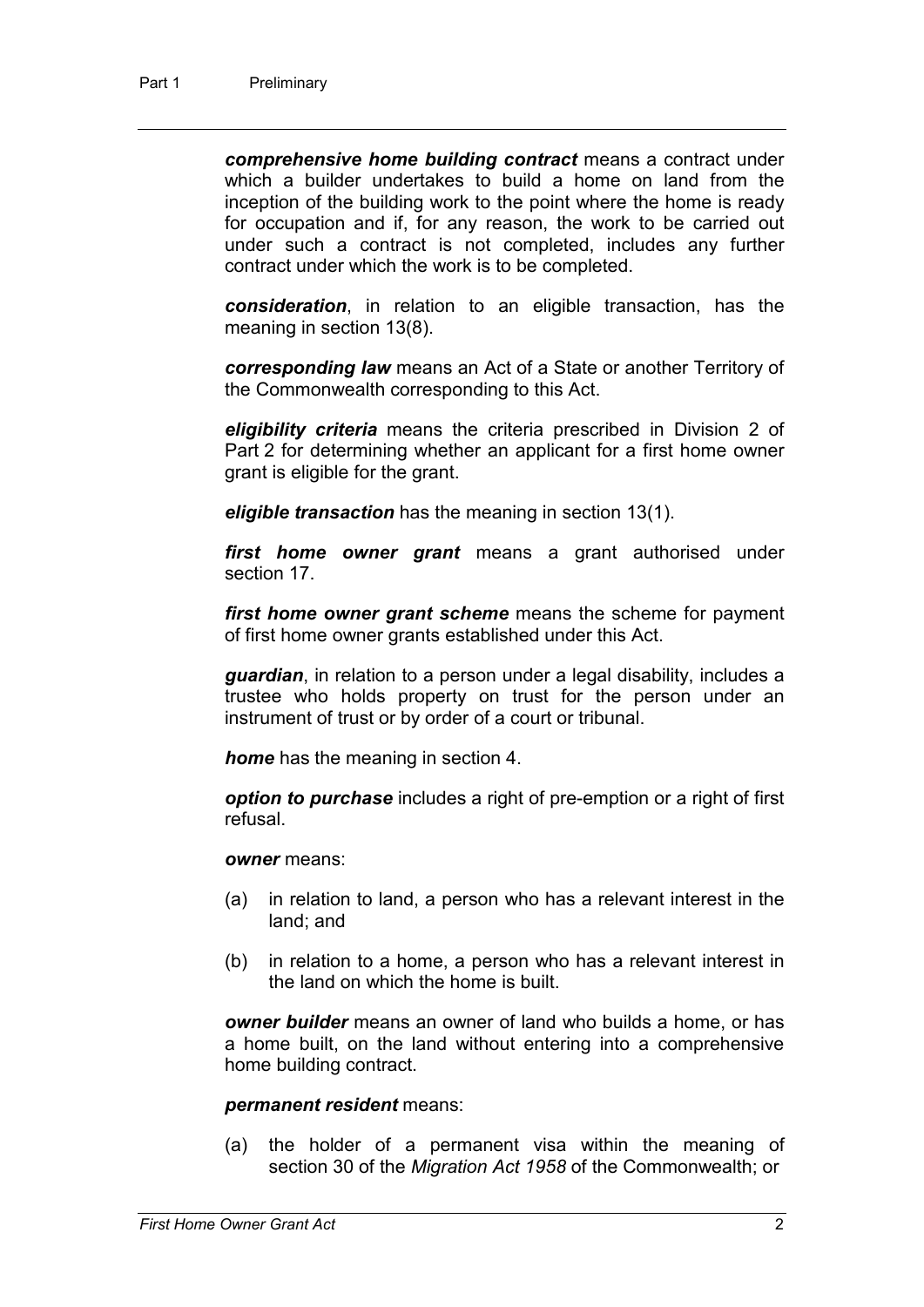(b) a New Zealand citizen who holds a special category visa within the meaning of section 32 of the *Migration Act 1958* of the Commonwealth.

*relevant interest* has the meaning in section 5(2), (3) and (4).

*residence requirement* means the requirement under section 12 that an applicant for a first home owner grant must occupy the home to which the application relates as the applicant's principal place of residence within 12 months after the completion date of the eligible transaction or a longer period approved by the Commissioner.

*residential property* means land in Australia on which there is a building lawfully occupied as a place of residence or suitable for occupation as a place of residence.

### **4 Homes**

A home is a building (affixed to land) that:

- (a) may lawfully be used as a place of residence; and
- (b) is, in the Commissioner's opinion, a suitable building for use as a place of residence.

### **5 Ownership of land and homes**

- (1) A person is an owner of a home or a home owner if the person has a relevant interest in land on which a home is built.
- (2) Each of the following is, subject to subsection (3), a relevant interest in land:
	- (a) an estate in fee simple in the land;
	- (b) a life estate in the land approved by the Commissioner;
	- (c) a perpetual lease of the land granted by the Commonwealth or the Territory;
	- (d) a leasehold interest in the land granted by the Commonwealth or the Territory that may be converted under the terms of the lease or by statute into an estate in fee simple;
	- (e) an interest as purchaser under a contract for the purchase of an estate in fee simple in the land by instalments;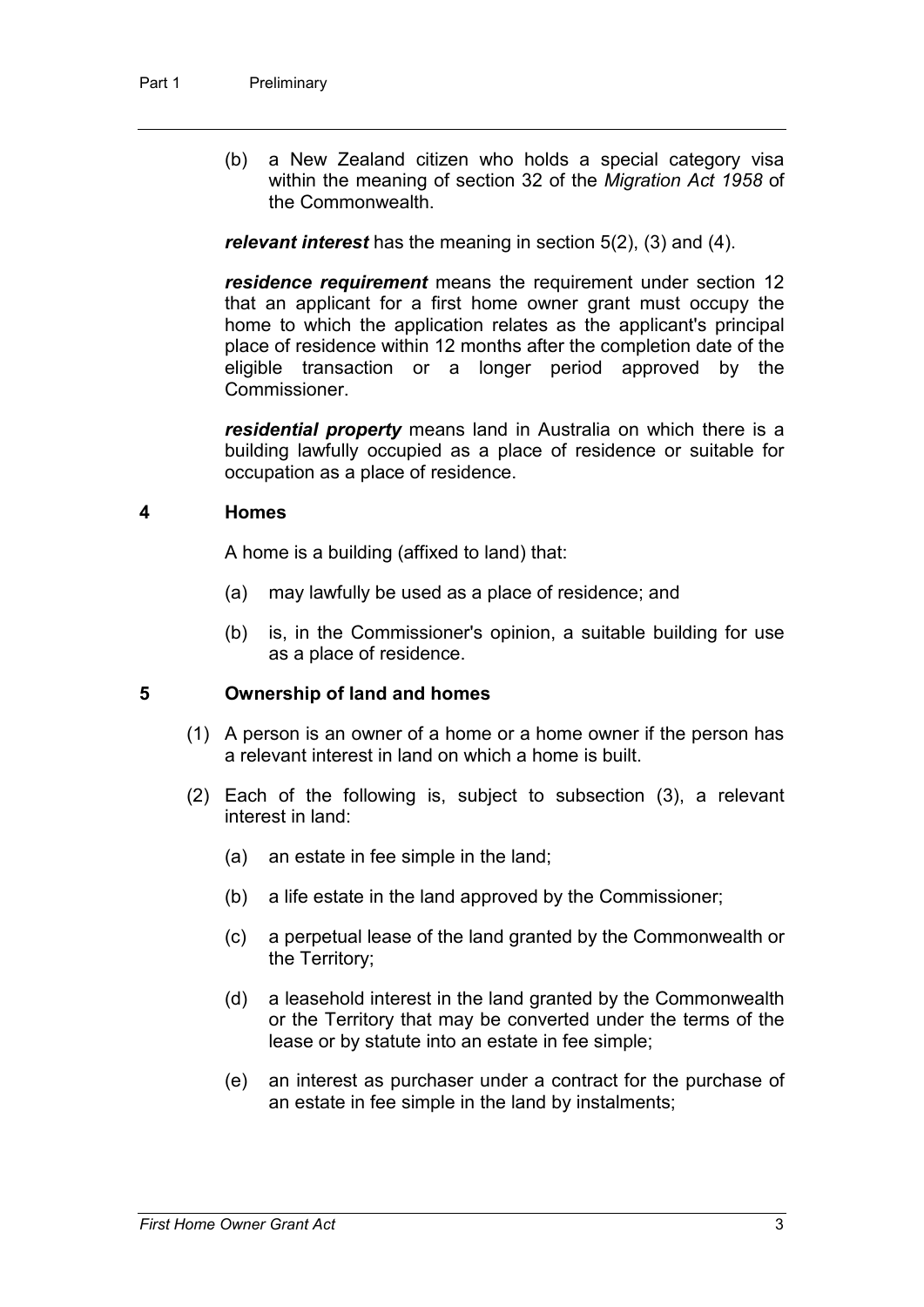- (f) a licence or right of occupancy granted by the Commonwealth or the Territory that gives, in the Commissioner's opinion, the licensee or the holder of the right reasonable security of tenure;
- (g) an interest as lessee or sublessee of the land under a longterm registered lease granted by the Commonwealth or the Territory where the term of the lease is 15 years or more.
- (3) Subject to subsection (4):
	- (a) an interest is not a relevant interest at a particular time unless the holder of the interest has, or will have within 12 months after that time (or a longer period allowed by the Commissioner), a right to immediate occupation of the land;
	- (b) an interest is not a relevant interest in the hands of a person who holds it subject to a trust; and
	- (c) an equitable interest is not a relevant interest unless it is the interest of a person under a legal disability for whom a guardian holds the interest in trust.
- (4) The Regulations may provide for recognition of an interest (*a nonconforming interest*) as a relevant interest:
	- (a) even though the interest may not conform with the above provisions; and
	- (b) even though the interest may not be recognised at law or in equity as an interest in land.
- (5) If a first home owner grant is to be paid in consequence of the recognition of a non-conforming interest as a relevant interest, the Commissioner may impose appropriate conditions on the payment of the grant to ensure its recovery if criteria prescribed in the Regulations about future conduct or events are not satisfied.

#### **6 Spouses**

If the Commissioner is satisfied that, at the time of deciding an application for a first home owner grant, an applicant:

- (a) is married but not cohabiting with the person to whom the applicant is married; and
- (b) has no intention of resuming cohabitation,

the person to whom the applicant is married is not to be regarded as the applicant's spouse.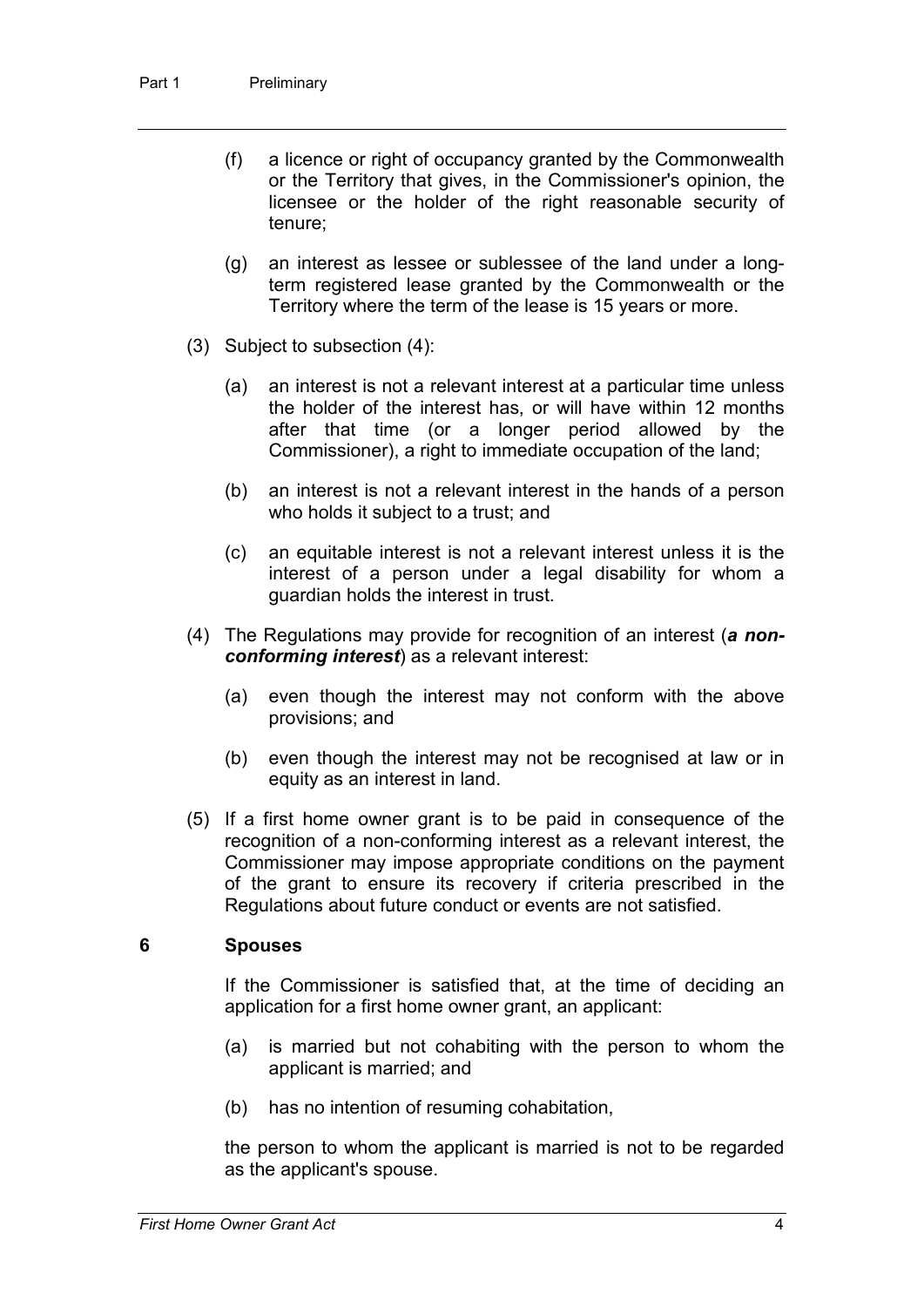# **Part 2 First home owner grant**

# **Division 1 Entitlement to grant**

### **7 Entitlement to grant**

- (1) A first home owner grant is payable on an application under this Act if:
	- (a) the applicant or, if there are 2 or more of them, each of the applicants complies with the eligibility criteria; and
	- (b) the transaction for which the grant is sought:
		- (i) is an eligible transaction; and
		- (ii) has been completed.
- (2) Despite subsection (1)(a), an applicant need not comply with the eligibility criteria to the extent the applicant is exempted from compliance by or under this Act.
- (3) Only one first home owner grant is payable for the same eligible transaction.

### **Division 2 Eligibility criteria (applicants)**

### **8 Criterion 1 – Applicant to be a natural person**

An applicant for a first home owner grant must be a natural person.

### **9 Criterion 2 – Applicant to be Australian citizen or permanent resident**

- (1) Subject to subsection (2), an applicant for a first home owner grant must be an Australian citizen or a permanent resident.
- (2) If an application is made by joint applicants and one of the applicants is an Australian citizen or a permanent resident, it is not necessary for the other or others to be Australian citizens or permanent residents.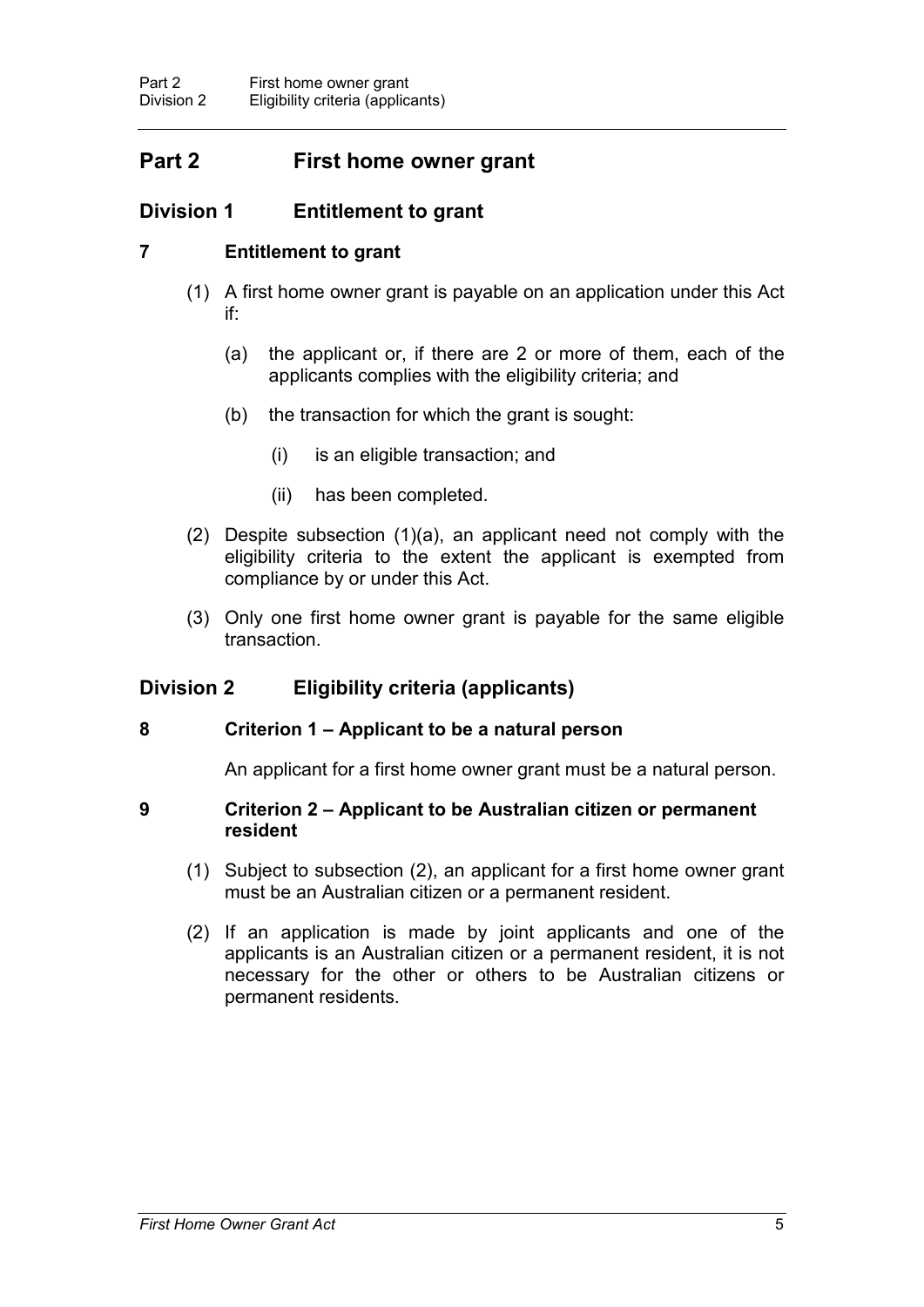### **10 Criterion 3 – Applicant (or applicant's spouse or de facto partner) must not have received an earlier grant**

- (1) Subject to subsection (2), an applicant is ineligible for a first home owner grant if:
	- (a) the applicant or the applicant's spouse or de facto partner has been a party to an earlier application under this Act or a corresponding law; and
	- (b) a grant was paid on the application.
- (2) An applicant is not ineligible under subsection (1) if the grant was paid but later paid back under the conditions on which the grant was made.
- (3) An applicant is ineligible for a first home owner grant if the applicant or the applicant's spouse or de facto partner:
	- (a) could have successfully applied for a first home owner grant under this Act or a corresponding law in respect of an earlier transaction to which he or she was a party but did not do so; or
	- (b) could, assuming that he or she had then been an Australian citizen or a permanent resident, have successfully applied for a first home owner grant under this Act or a corresponding law in respect of an earlier transaction to which he or she was a party.

### **11 Criterion 4 – Applicant (or applicant's spouse or de facto partner) must not have had relevant interest in residential property**

- (1) An applicant is ineligible for a first home owner grant if the applicant or the applicant's spouse or de facto partner held before 1 July 2000:
	- (a) a relevant interest in residential property in the Territory; or
	- (b) an interest in residential property in a State or another Territory of the Commonwealth that is a relevant interest under the corresponding law of that State or Territory.
- (2) In working out for the purposes of subsection (1) whether an applicant held a relevant interest (within the meaning of this Act or a corresponding law) in residential property at a particular time, any deferment of the applicant's right of occupation because the property was subject to a lease is to be disregarded.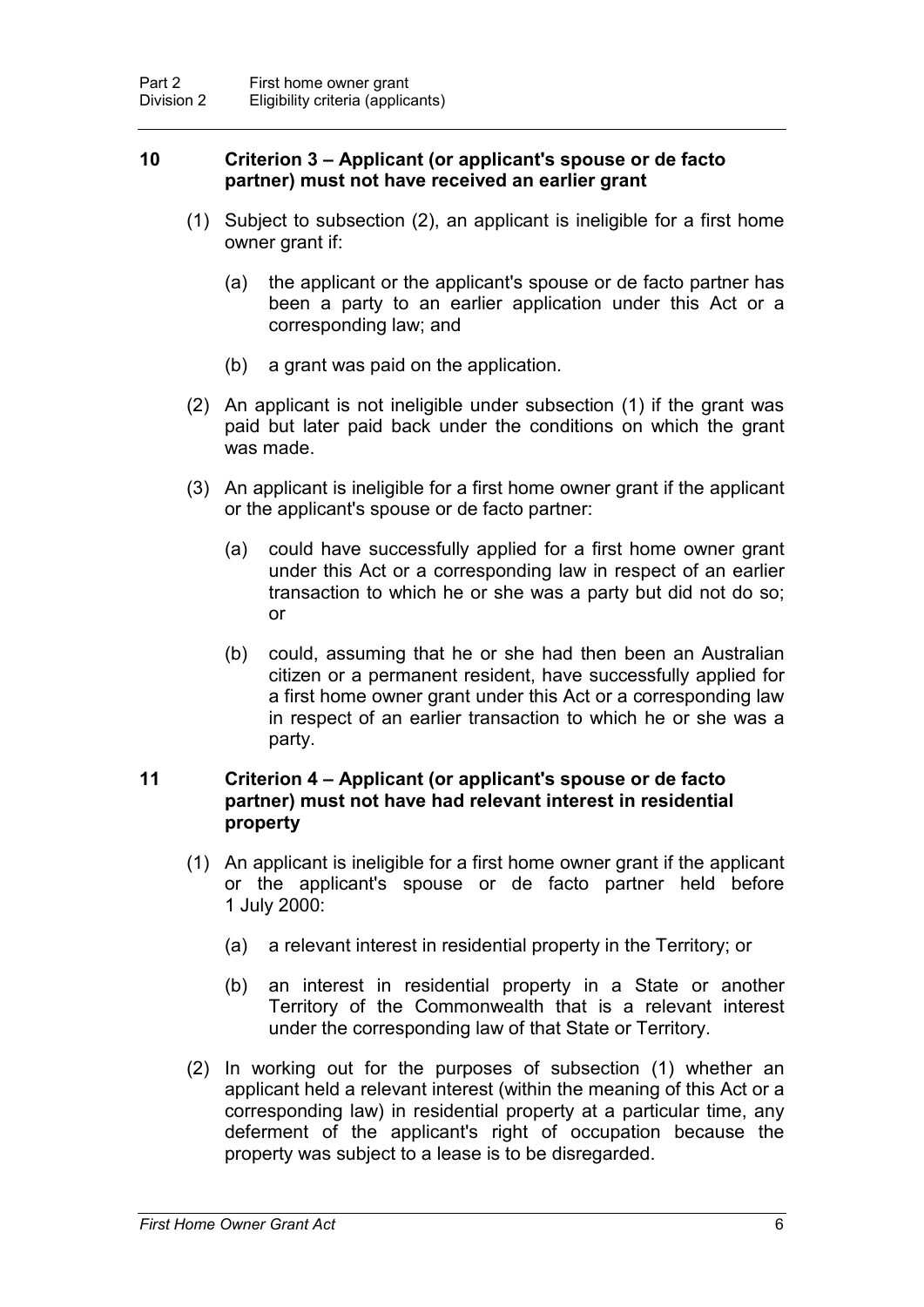- (3) An applicant is ineligible for a first home owner grant if the applicant or the applicant's spouse or de facto partner has, on or after 1 July 2000 and before the date on which the application is made, held an interest in property (other than property to which the application relates) used at any time on or after 1 July 2000 as the residence of the applicant or the applicant's spouse or de facto partner, being:
	- (a) a relevant interest in residential property in the Territory; or
	- (b) an interest in residential property in a State or another Territory of the Commonwealth that is a relevant interest under the corresponding law of that State or Territory.

### **12 Criterion 5 – Residence requirement**

- (1) An applicant for a first home owner grant must occupy the home to which the application relates as the applicant's principal place of residence within 12 months after completion of the eligible transaction or a longer period approved by the Commissioner.
- (2) The Commissioner may exempt an applicant (*the non-complying applicant*) from the residence requirement if:
	- (a) the applicant is one of 2 or more joint applicants for a first home owner grant;
	- (b) at least one of the applicants complies with the residence requirement; and
	- (c) there are, in the Commissioner's opinion, special reasons to exempt the non-complying applicant from the residence requirement.

### **Division 3 Eligible transactions**

### **13 Eligible transaction**

- (1) An eligible transaction is:
	- (a) a contract made on or after 1 July 2000 for the purchase of a home in the Territory;
	- (b) a comprehensive home building contract made on or after 1 July 2000 by the owner of land in the Territory, or a person who will on completion of the contract be the owner of land in the Territory, to have a home built on the land; or
	- (c) the building of a home in the Territory by an owner builder if the building work commences on or after 1 July 2000.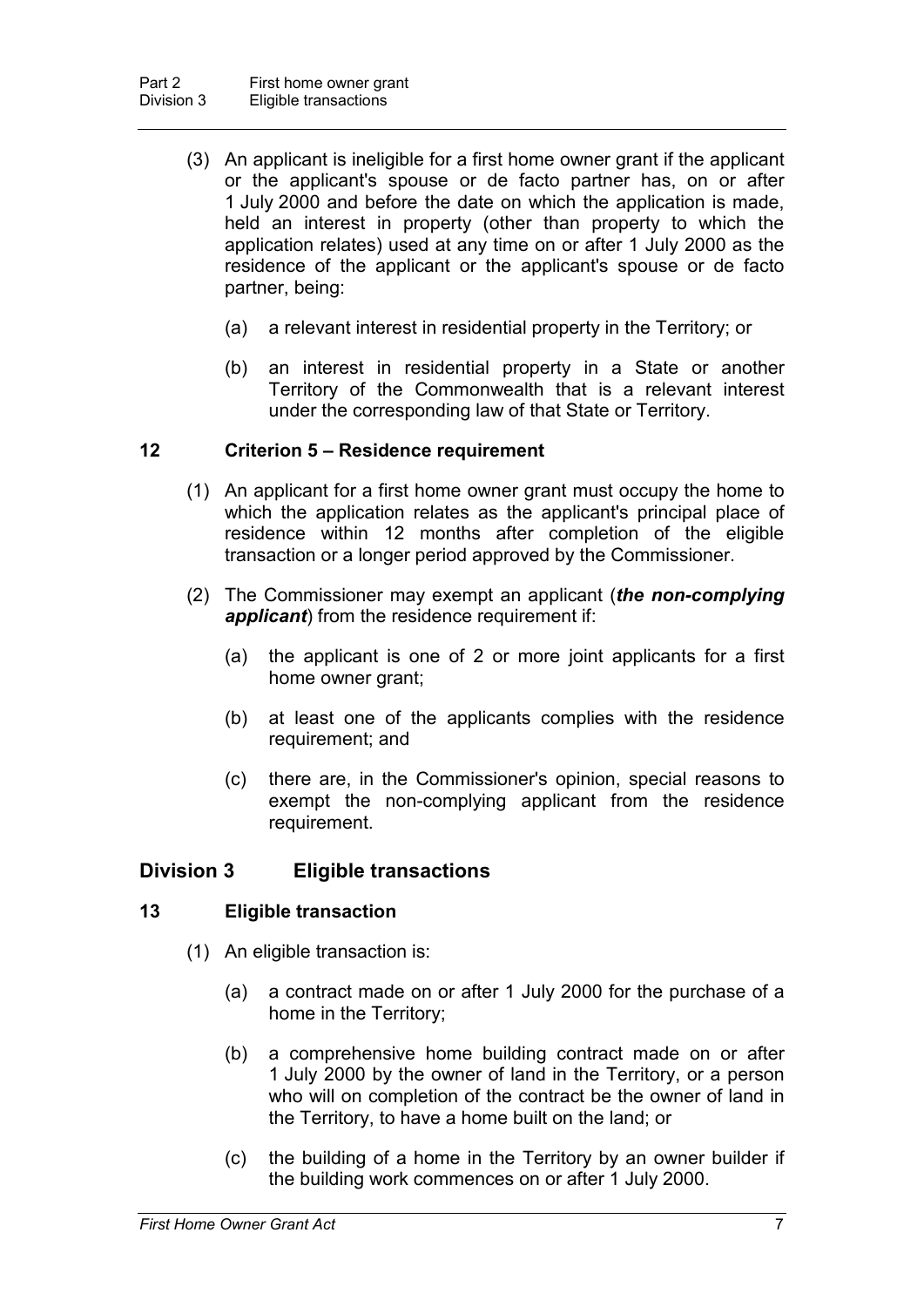- (2) A contract is a contract for the purchase of a home if the contract is a contract for the acquisition of a relevant interest in land on which a home is built.
- (3) A contract made on or after 1 July 2000 for the purchase or construction of a home is not an eligible transaction if:
	- (a) in the case of a contract to purchase a home the purchaser had an option to purchase the home granted before that date or the vendor had an option to require the purchaser to purchase the home granted before that date; or
	- (b) in the case of a comprehensive home building contract  $$ either party had a right or option granted before that date to require the other party to enter into the contract,

unless the contract is declared under subsection (4) to be an eligible transaction.

- (4) The Commissioner may declare a contract for the purchase or construction of a home to which subsection (3) would otherwise apply to be an eligible transaction if the Commissioner is of the opinion that the contract does not have the effect of circumventing limitations on, or requirements affecting, eligibility or entitlement to a first home owner grant imposed by or under this Act.
- (5) The commencement date of an eligible transaction is:
	- (a) in the case of a contract for the purchase or construction of a home – the date when the contract is made;
	- (b) in the case of the building of a home by an owner builder other than a transaction to which subsection (7) applies:
		- (i) the date when laying the foundations for the home commences; or
		- (ii) another date the Commissioner considers appropriate in the circumstances of the case; or
	- (c) in the case of a transaction to which subsection (7) applies the date referred to in subsection (7)(b).
- (6) Subject to any qualifications prescribed by regulation, an eligible transaction is completed:
	- (a) in the case of a contract for the purchase of a home, when:
		- (i) the purchaser becomes entitled to possession of the home under the contract; and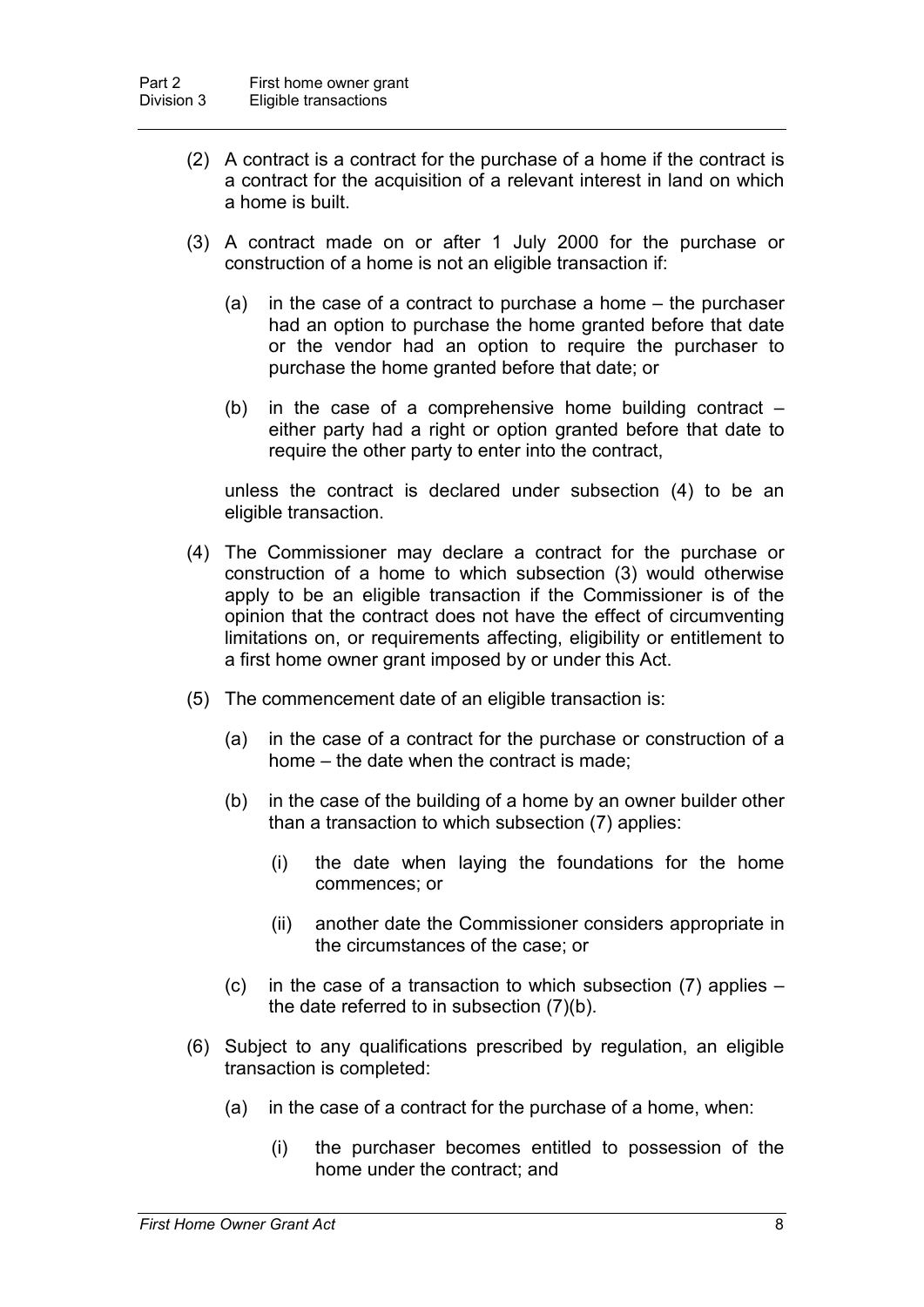- (ii) if the purchaser is to obtain a registered title to the land on which the home is situated – the necessary steps to obtain registration of the purchaser's title have been taken;
- (b) in the case of a contract to have a home built  $-$  when the building is ready for occupation as a place of residence;
- (c) in the case of the building of a home by an owner builder other than a transaction to which subsection (7) applies – when the building is ready for occupation as a place of residence; or
- (d) in the case of a transaction to which subsection (7) applies when the event referred to in subsection (7)(c) occurs.
- (7) If a person purchases a building and intends to use it as a place of residence on land in which the person has a relevant interest but on which it is not situated at the time of purchase:
	- (a) this Act applies as if the person were an owner builder building a home on the land;
	- (b) the commencement date of the transaction is to be taken to be the date of the contract to purchase the building; and
	- (c) the transaction is to be taken to be completed when the building is ready for occupation as a place of residence on land in which the purchaser has a relevant interest.
- (8) The consideration for an eligible transaction is:
	- (a) in the case of a contract for the purchase of a home the consideration for the purchase;
	- (b) in the case of a comprehensive home building contract the total consideration payable for the building work; or
	- (c) in the case of the building of a home by an owner builder the actual costs to the owner of carrying out the work (excluding any allowance for the owner builder's own labour).

### **Division 4 Application for grant**

### **14 Application for grant**

(1) An application for a first home owner grant is to be made to the **Commissioner**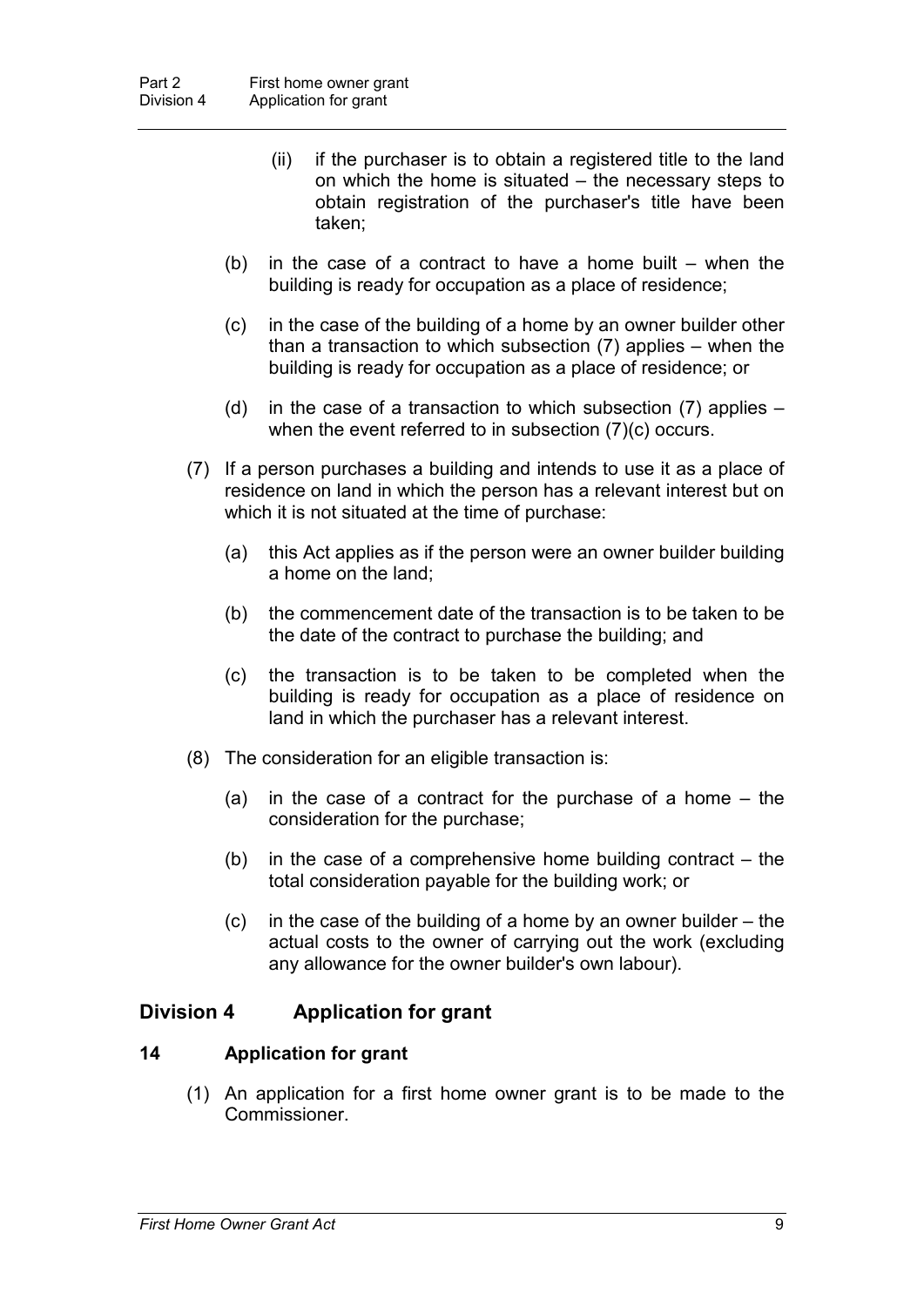- (2) An application:
	- (a) must be in a form approved by the Commissioner;
	- (b) must contain the information required by the Commissioner about the applicant and the applicant's spouse or de facto partner; and
	- (c) must be signed by the applicant and, if required by the Commissioner, the applicant's spouse or de facto partner.
- (3) An applicant and the applicant's spouse or de facto partner must provide the Commissioner with any further information the Commissioner requires to decide the application.
- (4) Information provided by an applicant or an applicant's spouse or de facto partner in or in relation to an application must, if the Commissioner so requires, be verified by statutory declaration or supported by other evidence required by the Commissioner.
- (5) An application may only be made within a period (*the application period*):
	- (a) commencing on the commencement date of the eligible transaction to which the application relates; and
	- (b) ending 12 months after the completion of the eligible transaction to which the application relates.
- (6) However, the Commissioner has a discretion to allow an application to be made before or after the application period.
- (7) An applicant may, with the Commissioner's consent, amend an application.

### **15 All interested persons to join in application**

- (1) All interested persons must be applicants.
- (2) An interested person is a person who is, or will be, on completion of the eligible transaction to which the application relates, an owner of the relevant home other than a person who is excluded from the application of this section under the Regulations.

### **16 Application on behalf of person under legal disability**

(1) An application for a first home owner grant may be made on behalf of a person under a legal disability by a guardian.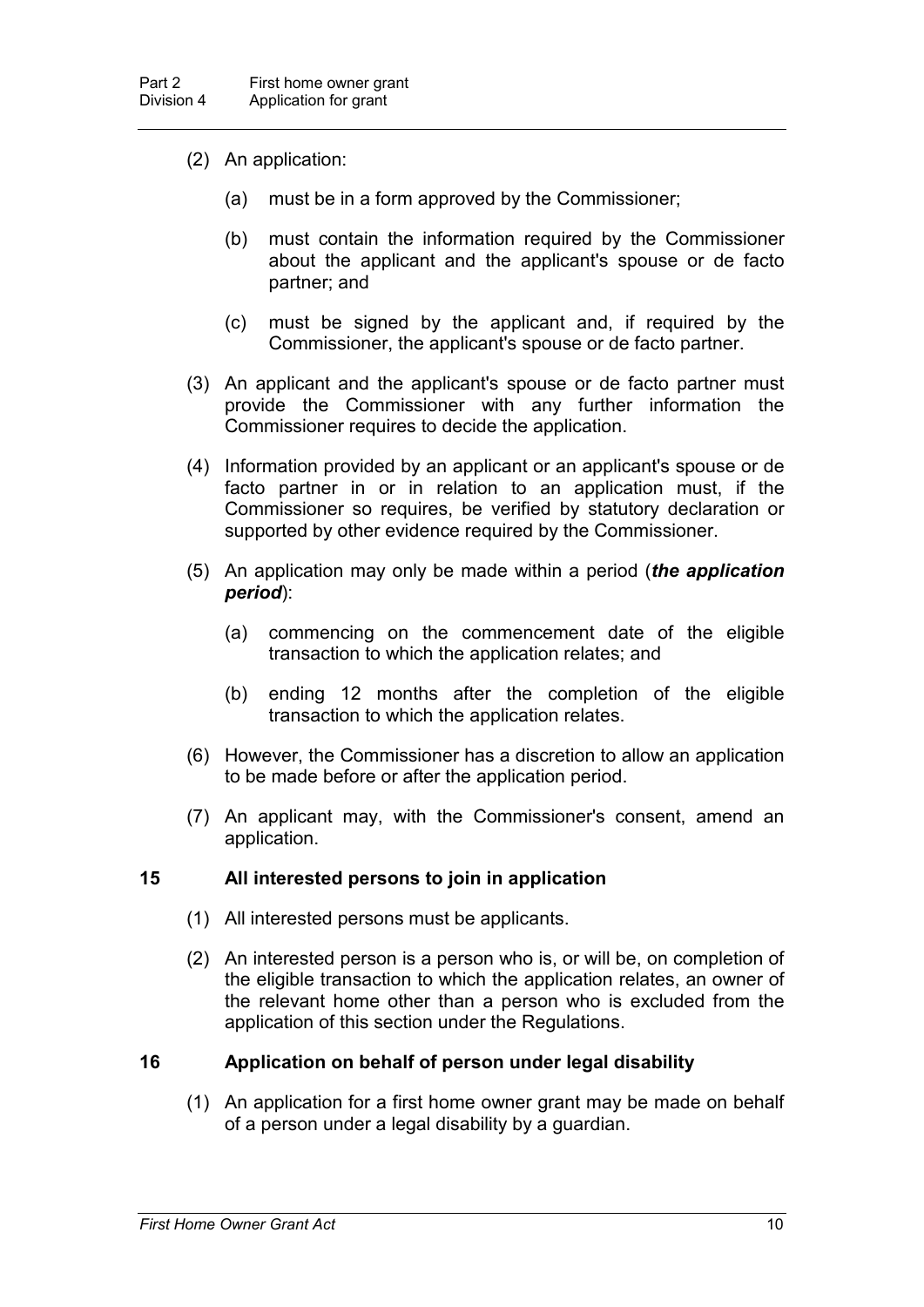(2) For the purpose of determining eligibility, the person under the legal disability is to be regarded as the applicant.

### **Division 5 Decision on application**

### **17 Commissioner to decide applications**

- (1) If the Commissioner is satisfied that a first home owner grant is payable on an application, the Commissioner must authorise the payment of the grant.
- (2) The Commissioner may authorise the payment of a first home owner grant before completion of the eligible transaction if satisfied that:
	- (a) there are special reasons for doing so; and
	- (b) the interests of the Territory can be adequately protected by conditions requiring repayment of the grant if the transaction is not completed within a reasonable time.
- (3) Where an applicant has not been exempted under section 12(2) from compliance with the residence requirement, the Commissioner may authorise payment of a first home owner grant in anticipation of compliance with that requirement if the Commissioner is satisfied that each applicant intends to occupy the home as his or her principal place of residence within 12 months after the date of the application or a longer period approved by the Commissioner.

### **18 Amount of grant**

The amount of a first home owner grant is the lesser of the following:

- (a) the consideration for the eligible transaction;
- (b) \$7,000.

### **19 Payment of grant**

- (1) A first home owner grant is to be paid by electronic funds transfer, by cheque or in any other way the Commissioner thinks appropriate.
- (2) A first home owner grant is to be paid:
	- (a) to the applicant; or
	- (b) to some other person to whom the applicant directs in writing that the grant be paid.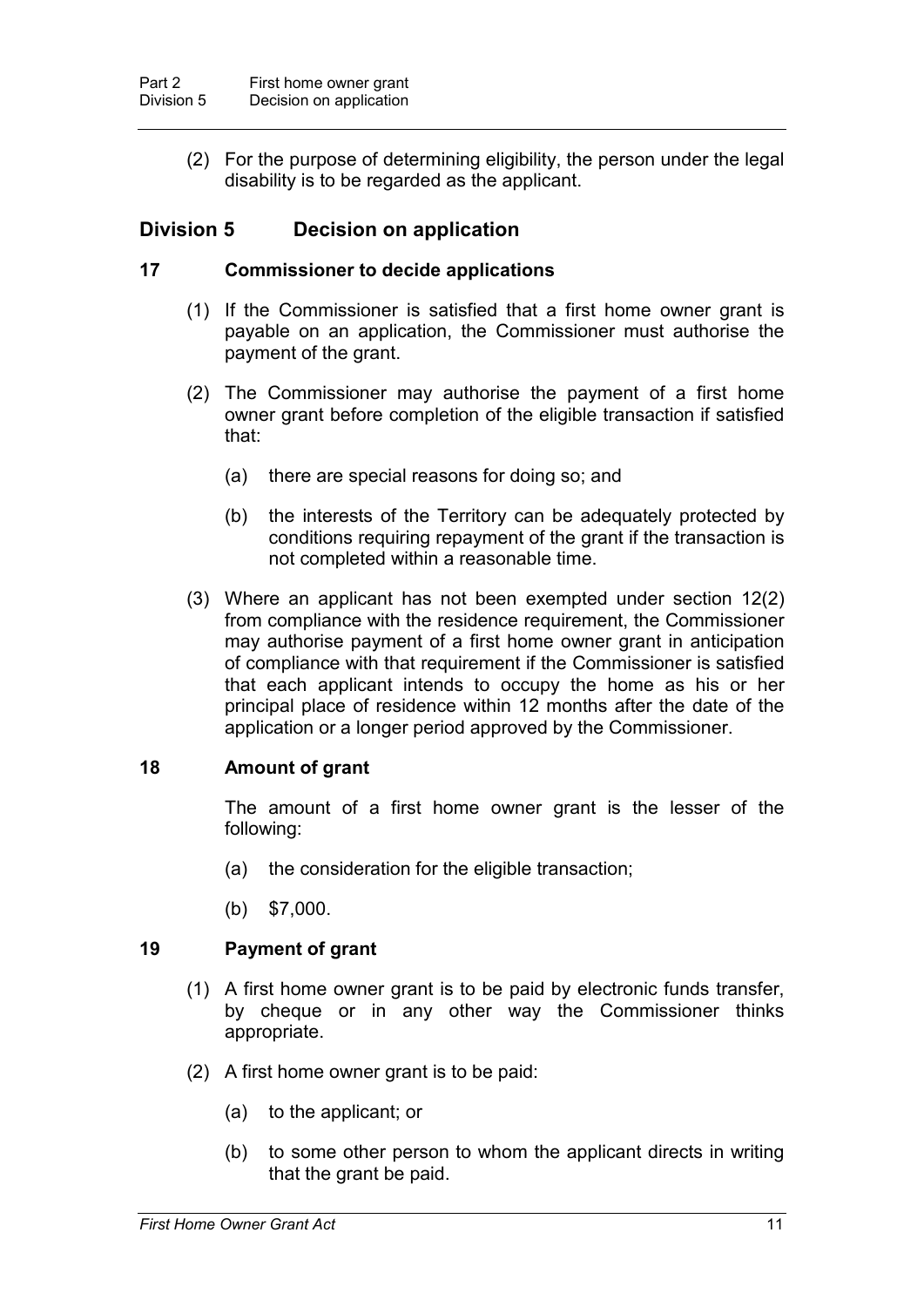### **20 Conditions generally**

- (1) The Commissioner may authorise the payment of a first home owner grant on conditions the Commissioner considers appropriate.
- (2) The Commissioner may at any time amend or cancel a condition imposed on a first home owner grant under section 5(5) or subsection (1) of this section.
- (3) If the Commissioner amends or cancels a condition of a first home owner grant, the Commissioner must give the person on whose application the grant was paid written notice of the decision and the date the decision takes effect.

### **21 Death of applicant**

- (1) An application for a first home owner grant does not lapse because an applicant dies before the application is decided.
- (2) If an applicant dies before the application is decided, the following provisions apply:
	- (a) if the deceased was one of 2 or more applicants and one or more applicants survive – the application is to be dealt with as if the surviving applicants were the sole applicants;
	- (b) in any other case a first home owner grant, if payable on the application, is to be paid to the estate of the deceased.
- (3) If a deceased applicant for a first home owner grant had not, by the date of death, occupied the home to which the application relates as the applicant's principal place of residence but the Commissioner is satisfied that he or she intended to do so within 12 months of the date of the application or a longer period allowed by the Commissioner, the residence requirement is satisfied.

### **22 Power to correct decision**

If the Commissioner decides an application and is later satisfied (independently of an objection under this Act) that the decision is incorrect, the Commissioner may vary or reverse the decision.

### **23 Notification of decision**

(1) When the Commissioner decides an application or decides to vary or reverse an earlier decision on an application, the Commissioner must give the applicant notice of the decision.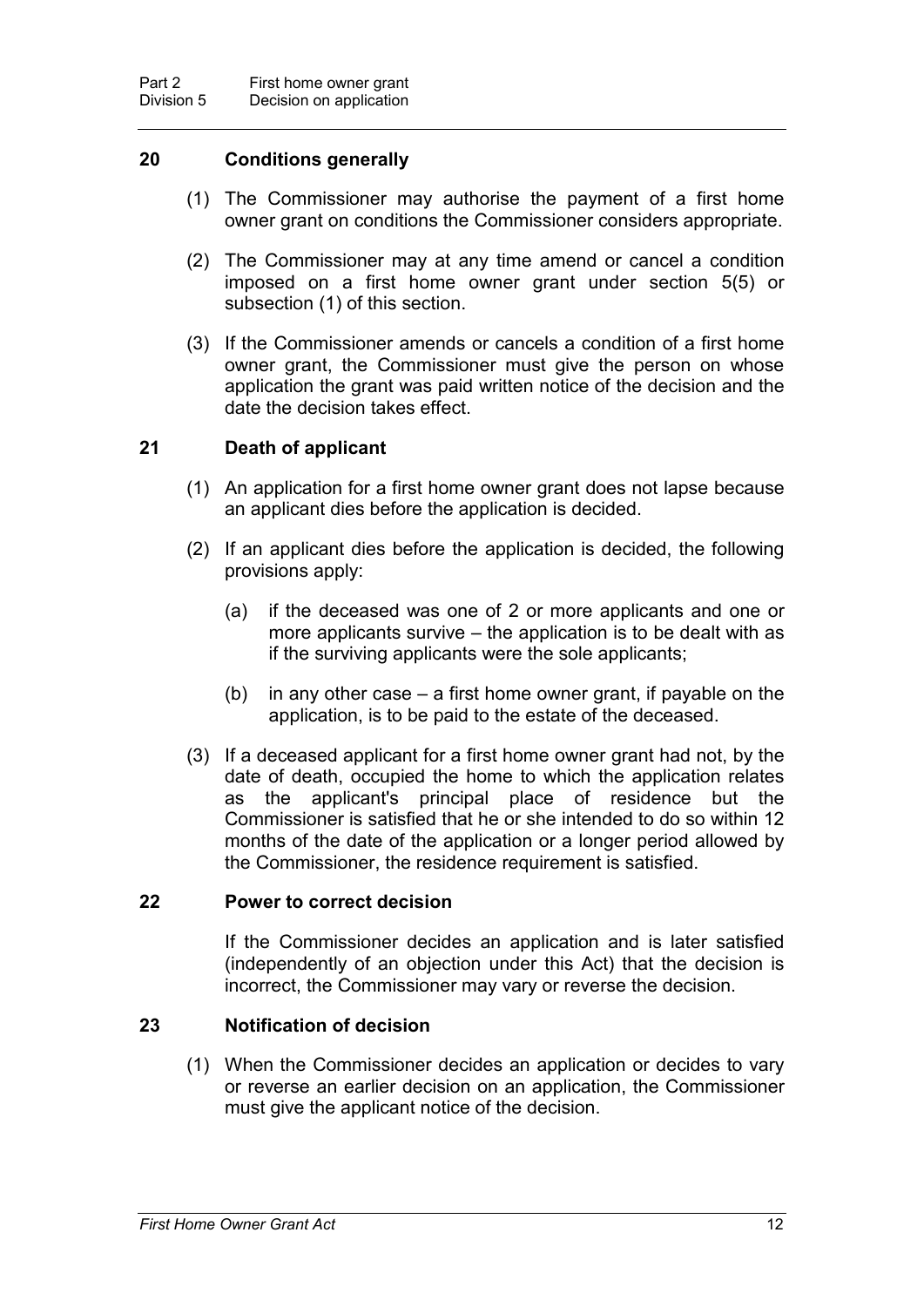- (2) If the decision is to grant the application without conditions, the payment of the first home owner grant is sufficient notice of the decision.
- (3) If the decision is to refuse the application or to vary or reverse an earlier decision on an application, the Commissioner must state in the notice the reasons for the decision.

### **Division 6 Objections and appeals**

### **24 Objections**

- (1) An applicant for a first home owner grant who is dissatisfied with the Commissioner's decision in relation to the application may lodge a written notice of objection with the Commissioner.
- (2) The grounds of objection must be stated fully and in detail in the notice of objection.
- (3) The objection must be lodged within 30 days after the date of the notice of the decision.
- (4) If the Commissioner is satisfied that an applicant has a reasonable excuse for failing to lodge an objection within the 30-day period, the Commissioner may extend the time for lodging the objection.

### **25 Powers of Commissioner on objection**

- (1) After considering an objection, the Commissioner may confirm, vary or reverse the decision subject to the objection.
- (2) The Commissioner must give the objector written notice of the decision on the objection.

### **26 Appeal**

- (1) An objector who is dissatisfied with the Commissioner's decision on the objection may appeal to the Local Court against the decision.
- (2) An appeal must be commenced within 28 days after the notice of the decision on the objection is given.
- (3) The Local Court may extend the time for commencing an appeal.
- (4) On an appeal, the objector is limited to the grounds stated in his or her objection.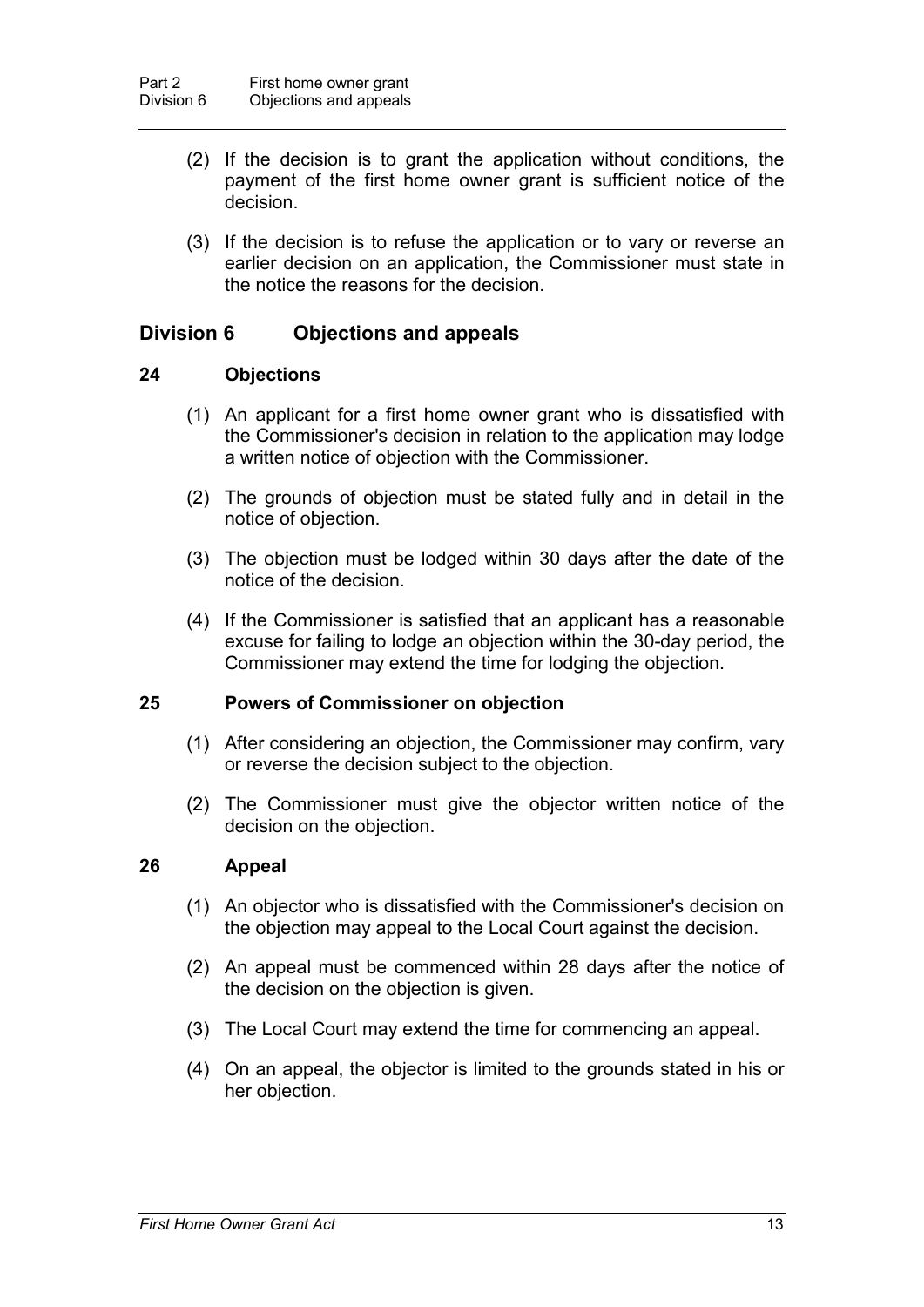### **27 Determination of appeal**

On an appeal, the Local Court may:

- (a) confirm, vary or reverse the decision on the application for a first home owner grant; and
- (b) make incidental and ancillary orders.

### **28 Pending appeal not to delay payment**

- (1) The fact that an appeal is pending in relation to an amount payable under this Act does not in the meantime interfere with or affect the amount the subject of the appeal and that amount is to be paid or may be recovered as if no appeal were pending.
- (2) If the amount is altered on appeal, a due adjustment is to be made, for which purpose an amount paid in excess is to be refunded and an amount short paid is recoverable as arrears.

### **Part 3 Administration**

### **Division 1 Administration generally**

### **29 Administration**

The Commissioner has the general administration of this Act.

### **30 Delegation**

- (1) The Commissioner may delegate in writing to a person any of the Commissioner's powers or functions under this Act other than the following:
	- (a) this power of delegation;
	- (b) the power under section 34(1) to appoint an authorised investigator;
	- (c) the power under section 37(3) to authorise the entry of premises by an authorised investigator without the consent of the occupier and without a warrant; or
	- (d) the power under section 40(2) to authorise the use of reasonable force by an authorised investigator to enter premises.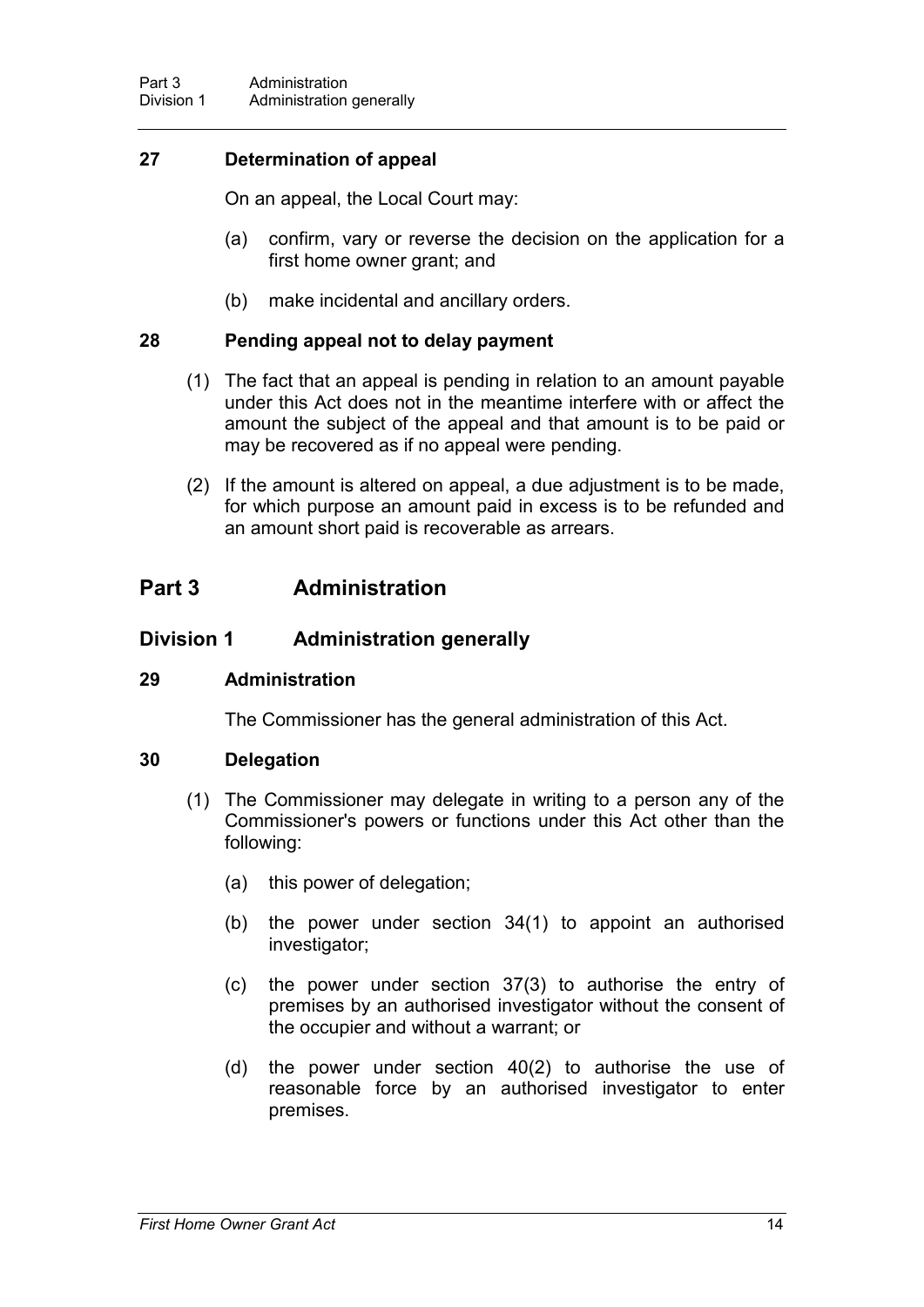- (2) Without limiting subsection (1), the Commissioner may enter into an arrangement (*an administration arrangement*) with a financial institution or other person under which:
	- (a) the Commissioner delegates powers or functions related to the administration of the first home owner grant scheme; and
	- (b) the financial institution or other person is required to carry out the delegated powers or functions in accordance with specified conditions.
- (3) The conditions of an administration arrangement may include conditions prescribed by regulation.
- (4) If an administration arrangement includes prescribed conditions, a financial institution or other person that contravenes a prescribed condition commits an offence.

Penalty: 100 penalty units.

### **Division 2 Investigations**

#### **31 Interpretation**

(1) In this Part:

*authorised investigation* has the meaning given in section 32.

*authorised investigator* means a person appointed under section 34.

#### *premises* means:

- (a) land (whether built on or not); or
- (b) a building or structure on land;

and includes a part of premises.

*relevant material* means a document or thing relevant to an authorised investigation.

(2) The Commissioner has the functions and powers of an authorised investigator.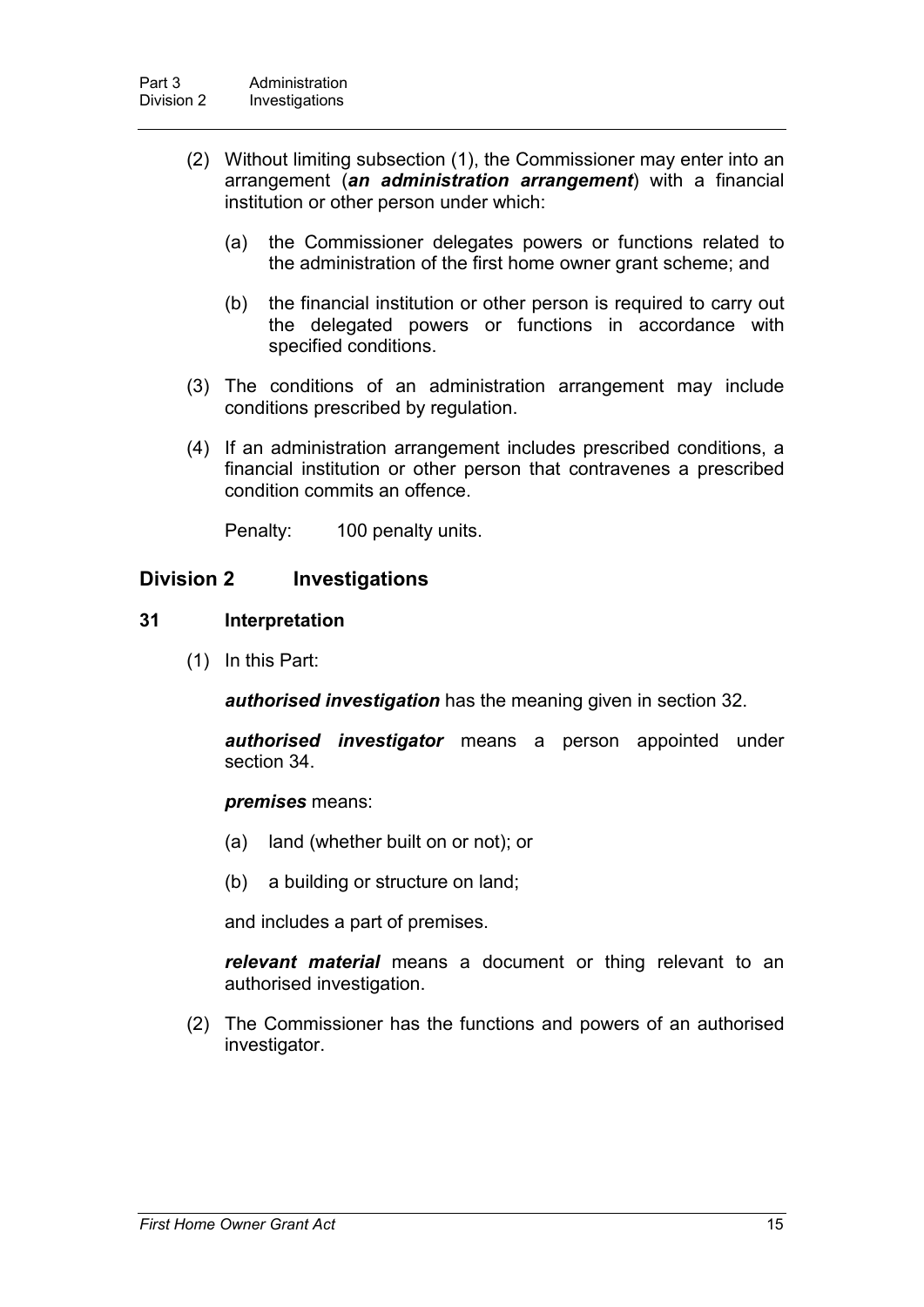### **32 Authorised investigations**

An authorised investigation is an investigation for the purposes of one or more of the following:

- (a) ascertaining whether an application under this Act or a corresponding law for a first home owner grant has been properly made;
- (b) ascertaining whether an objection to a decision made under this Act or a corresponding law should be upheld;
- (c) ascertaining whether an applicant to whom, or for whose benefit, a first home owner grant has been paid under this Act or a corresponding law was entitled to the grant;
- (d) ascertaining whether a condition on which a first home owner grant has been paid under this Act or a corresponding law has been complied with;
- (e) gathering evidence of a contravention of this Act or a corresponding law;
- (f) any other matter relevant to the administration of this Act or a corresponding law.

### **33 Cross-border investigations**

- (1) The Commissioner may, at the request of an authority responsible for administering a corresponding law, carry out an authorised investigation for the purposes of the corresponding law.
- (2) The Commissioner may delegate his or her powers of investigation under this Division to the authority responsible for the administration of a corresponding law or a person nominated by that authority.

### **34 Power to appoint authorised investigators**

- (1) The Commissioner may appoint a person to be an authorised investigator.
- (2) The Commissioner must issue an authorised investigator with an identity card that is to include a photograph of the investigator.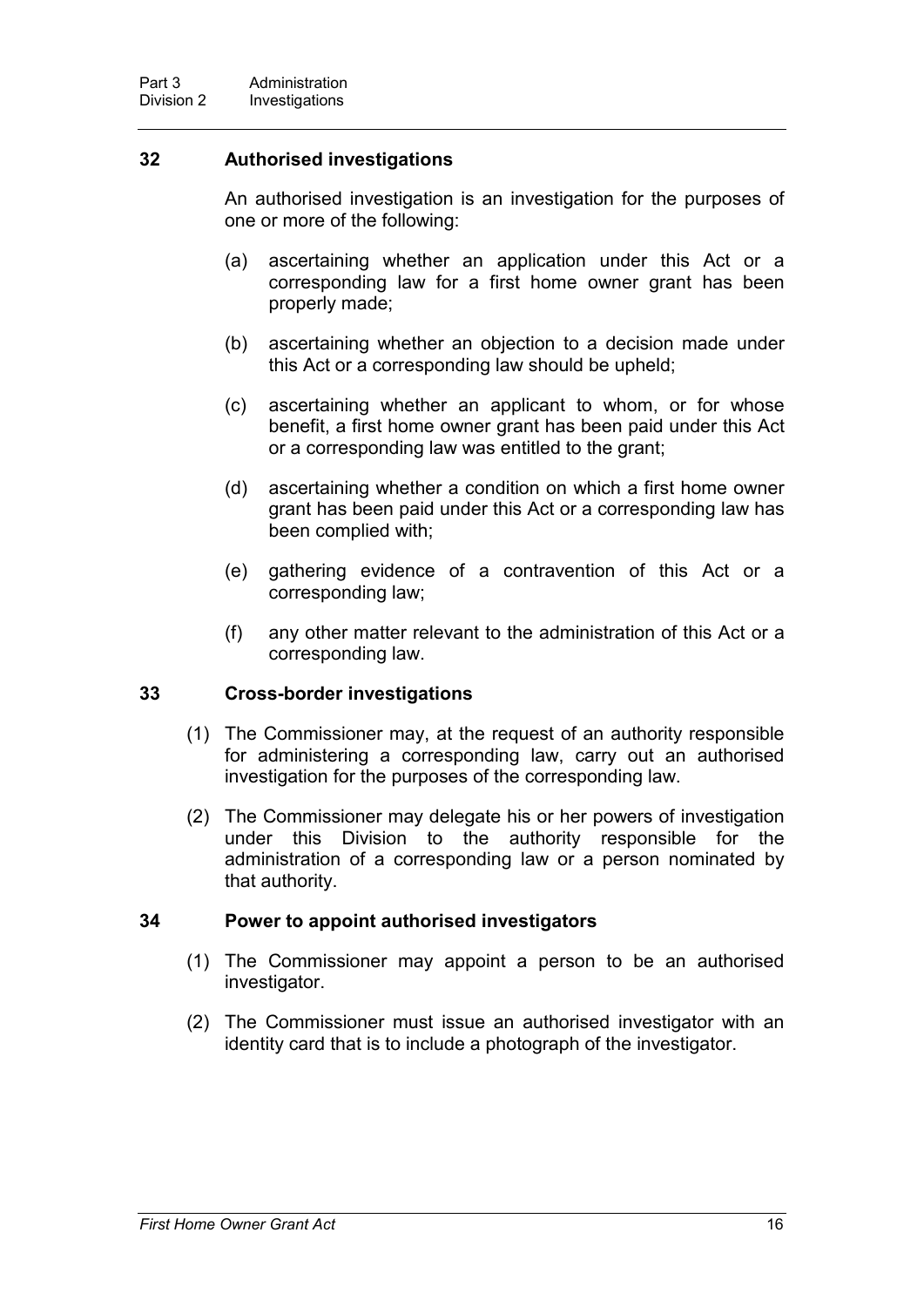### **35 Power to require information and production of records**

- (1) For the purposes of an authorised investigation, the Commissioner may require a person:
	- (a) to provide the Commissioner with written answers to specified questions; or
	- (b) to produce to the Commissioner specified relevant material or relevant material of a specified class in the person's possession, custody or power.
- (2) A requirement:
	- (a) may be made whether or not the person to whom the requirement is addressed is a person who has applied for a first home owner grant; and
	- (b) is to be made by notice in writing given to the person to whom the requirement is addressed.
- (3) A person required to provide answers to questions by notice under this section must, if the notice requires, verify the answers by statutory declaration.
- (4) A person who contravenes or fails to comply with a requirement under this section commits a regulatory offence.

Penalty: 100 penalty units

#### **36 Power to require person to attend for examination**

- (1) For the purposes of an authorised investigation, the Commissioner may require a person to attend at a specified time and place before an authorised investigator for examination on a specified subject.
- (2) A requirement:
	- (a) may be made whether or not the person to whom it is addressed is a person who has applied for a first home owner grant; and
	- (b) is to be made by notice in writing given to the person to whom it is addressed.
- (3) A notice requiring a person to attend for examination may require the person to bring and produce to the authorised investigator conducting the examination any relevant material in the person's possession, custody or control relating to the subject of the examination.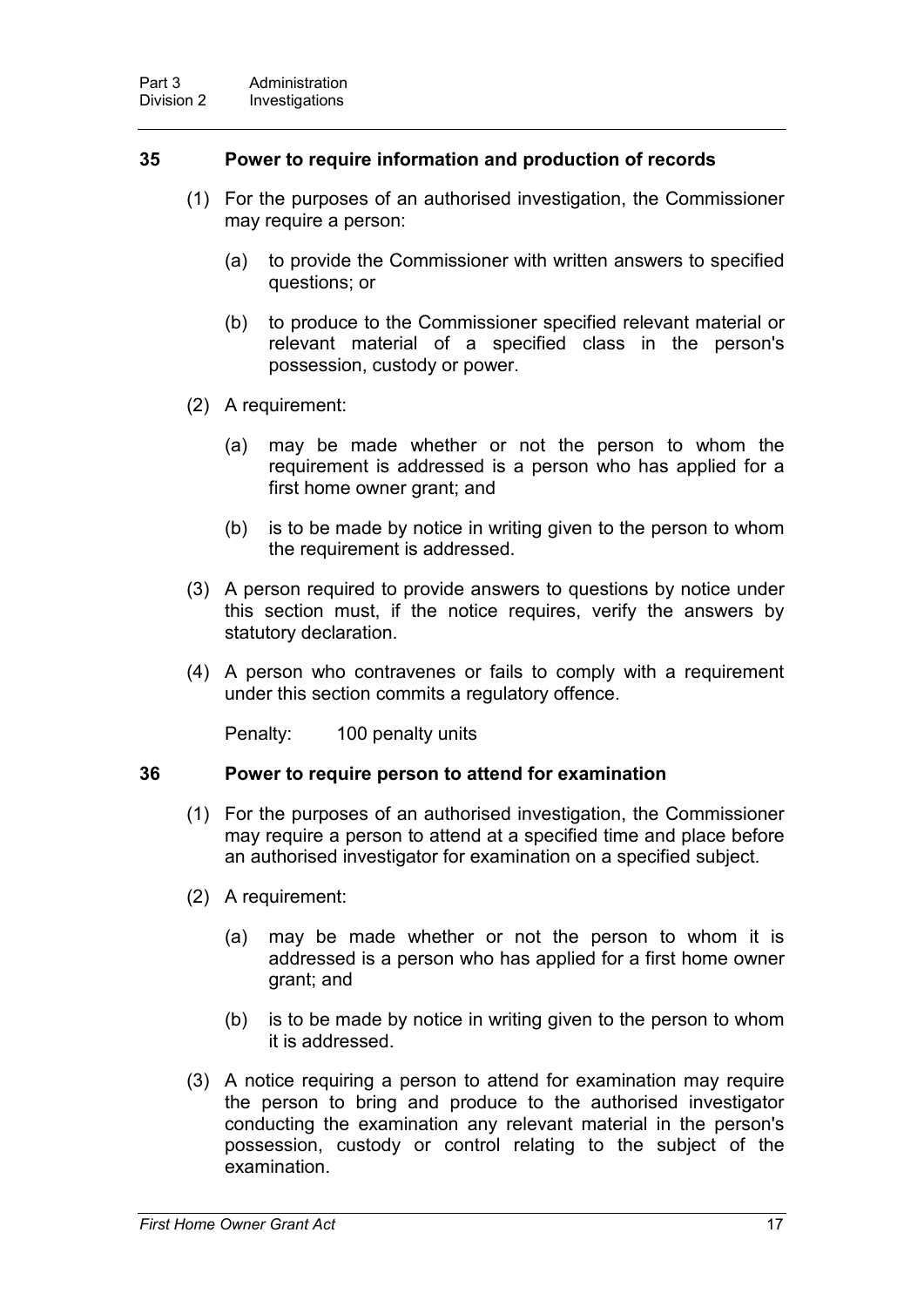- (4) An authorised investigator conducting an examination may require a person attending for examination:
	- (a) to take an oath or affirmation to answer all questions truthfully and may administer the oath or affirmation;
	- (b) to answer a question relevant to the subject matter of the examination asked by the investigator or, with the consent of the investigator, by another person present at the examination; or
	- (c) to produce for examination by the investigator any relevant material in the person's possession at the examination.
- (5) A person who contravenes or fails to comply with a requirement under this section commits a regulatory offence.

Penalty: 100 penalty units.

(6) The Regulations may provide for, or permit a person to determine, the scales of expenses to be allowed to persons required under this section to attend for examination.

#### **37 Power to enter premises**

- (1) For the purposes of an authorised investigation, an authorised investigator may enter and remain on premises to exercise the powers of investigation in section 39.
- (2) The authorised investigator may only enter residential premises as follows:
	- (a) the investigator may enter the premises at any reasonable time with the consent of the occupier;
	- (b) the investigator may enter the premises under the authority of a search warrant issued under section 38;
	- (c) if the investigator believes, on reasonable grounds, that it is urgently necessary to do so in order to prevent the destruction of or interference with relevant material, he or she may enter the premises at any time without the consent of the occupier and without a warrant.
- (3) The authorised investigator must not exercise the power in subsection (2)(c) unless the Commissioner in the particular case has authorised the investigator, orally or in writing, to do so.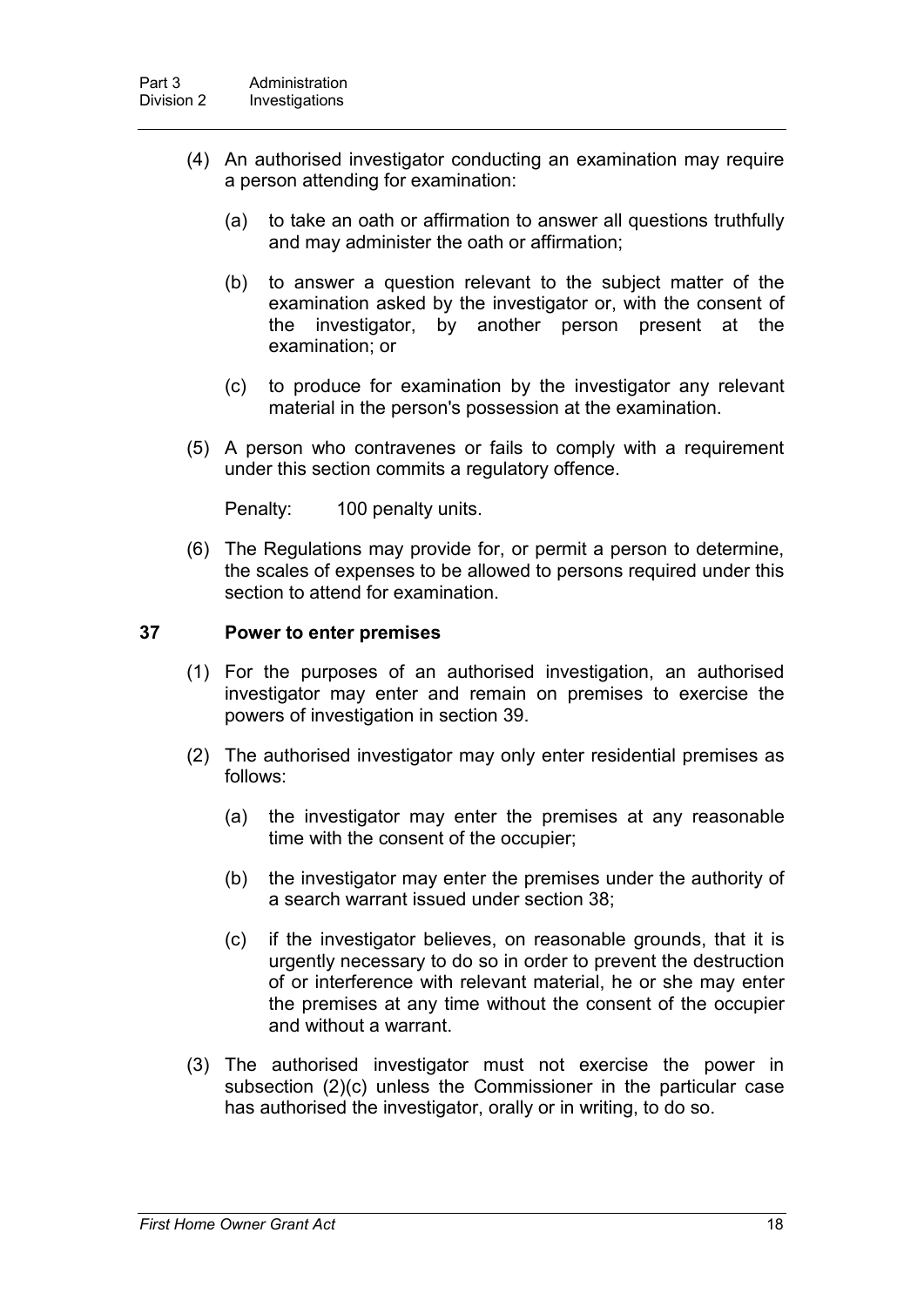(4) The authorised investigator must, at the reasonable request of a person apparently in charge of the premises or any other person on the premises, display the investigator's identity card.

### **38 Search warrants**

- (1) For the purposes of an authorised investigation, an authorised investigator may apply to a Justice for a search warrant.
- (2) If the Justice is satisfied by evidence on oath that there are reasonable grounds to suspect that there may be relevant material on any premises, the Justice may issue a search warrant to an authorised investigator.
- (3) A search warrant authorises an authorised investigator:
	- (a) to enter the premises specified in the warrant at the time or within the period specified in the warrant; and
	- (b) to exercise the powers in section 39.
- (4) A search warrant may be executed by the authorised investigator to whom it is issued or by any other authorised investigator.
- (5) An authorised investigator executing a warrant must, at the reasonable request of a person apparently in charge of the premises or any other person on the premises, display the warrant.

### **39 Powers of authorised investigators while on premises**

- (1) An authorised investigator who enters premises under section 37 or under a warrant issued under section 38 may exercise one or more of the following powers:
	- (a) search the premises and examine anything on the premises;
	- (b) operate equipment or facilities on the premises for a purpose relevant to the authorised investigation;
	- (c) take possession of any relevant material and retain it for as long as may be necessary:
		- (i) to examine it to determine its evidentiary value;
		- (ii) to copy it; or
		- (iii) if it is relevant to possible legal proceedings for the purposes of those proceedings;
	- (d) if any relevant material found on the premises cannot be conveniently removed, secure it against interference;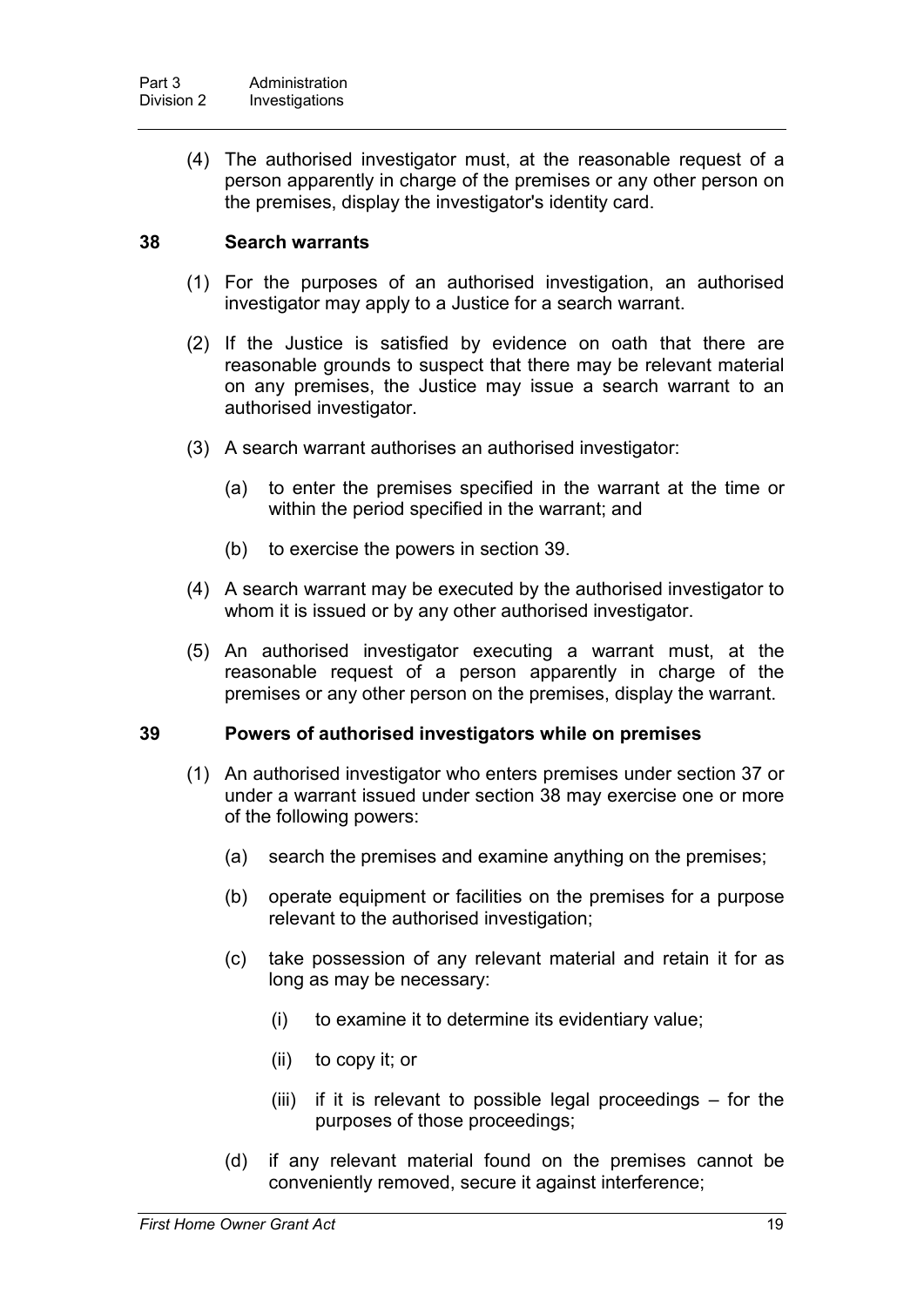- (e) request any person who is on the premises to do any of the following:
	- (i) to state his or her full name, date of birth and address;
	- (ii) to answer (orally or in writing) questions asked by the authorised investigator relevant to the authorised investigation;
	- (iii) to produce relevant material;
	- (iv) to operate equipment or facilities on the premises for a purpose relevant to the authorised investigation;
	- (v) to give other assistance the authorised investigator reasonably requires to carry out the authorised investigation.
- (2) If an authorised investigator takes anything from the premises, the investigator must issue a receipt in a form approved by the Commissioner and:
	- (a) if the occupier or a person apparently responsible to the occupier is present, give it to him or her; or
	- (b) otherwise, leave it on the premises in an envelope addressed to the occupier.
- (3) A person who hinders an authorised investigator commits an offence.

Penalty: Imprisonment for 2 years.

- (4) A person hinders an authorised investigator if the person:
	- (a) hinders or obstructs the investigator in the exercise of powers under this section;
	- (b) does not comply with a request of the investigator under this section; or
	- (c) gives the investigator information that the person knows is false or misleading.

#### **40 Use of force**

(1) An authorised investigator may use reasonable force to exercise the power to enter premises under section 37 or under a warrant issued under section 38 or to exercise a power in section 39(1)(a) to (d).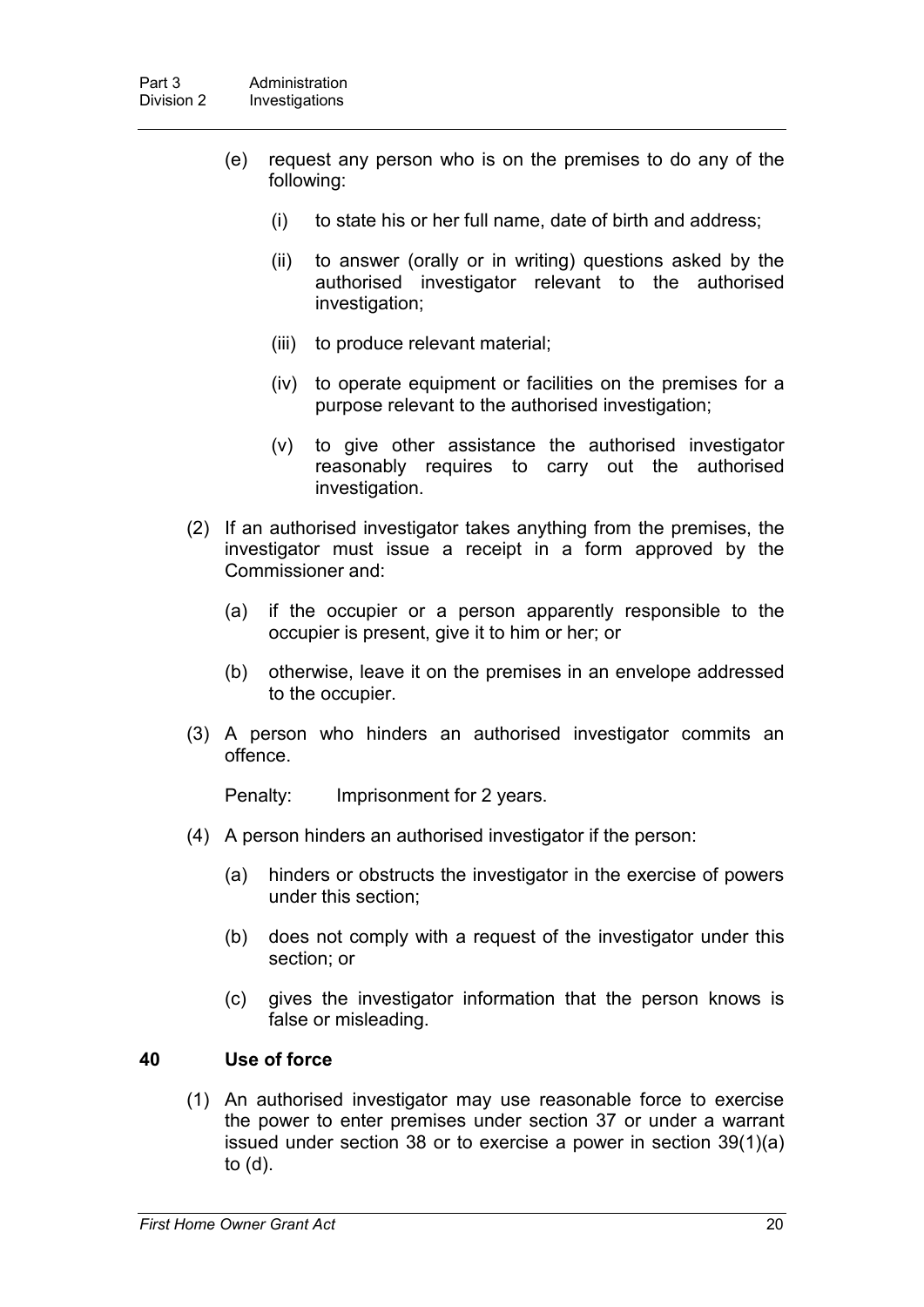(2) An authorised investigator must not use the power in subsection (1) unless the Commissioner has in the particular case authorised the investigator, orally or in writing, to do so.

### **Division 3 Incorrect applications and amounts incorrectly paid**

#### **41 Power to recover amount paid in error etc**

- (1) This section applies to a person on whose application a first home owner grant was paid if:
	- (a) the person was ineligible for the grant;
	- (b) the grant was paid in anticipation of compliance with the residence requirement and the person fails to comply with that requirement; or
	- (c) the Commissioner imposed a condition on the grant under section 5(5) or 20 and the person breaches the condition.
- (2) A person to whom this section applies must:
	- (a) notify the Commissioner in writing of the person's ineligibility, failure or breach; and
	- (b) pay to the Commissioner the amount of the grant,

within:

- (c) in the case of ineligibility 30 days after the date on which the grant was paid;
- (d) in the case of non-compliance with the residence requirement – 30 days after:
	- (i) the date by which the person was to have occupied the home; or
	- (ii) the date on which it first became apparent that the residence requirement would not be complied with during the period allowed for compliance,

whichever occurs first; or

(e) in the case of breach of a condition – 30 days after the breach occurred.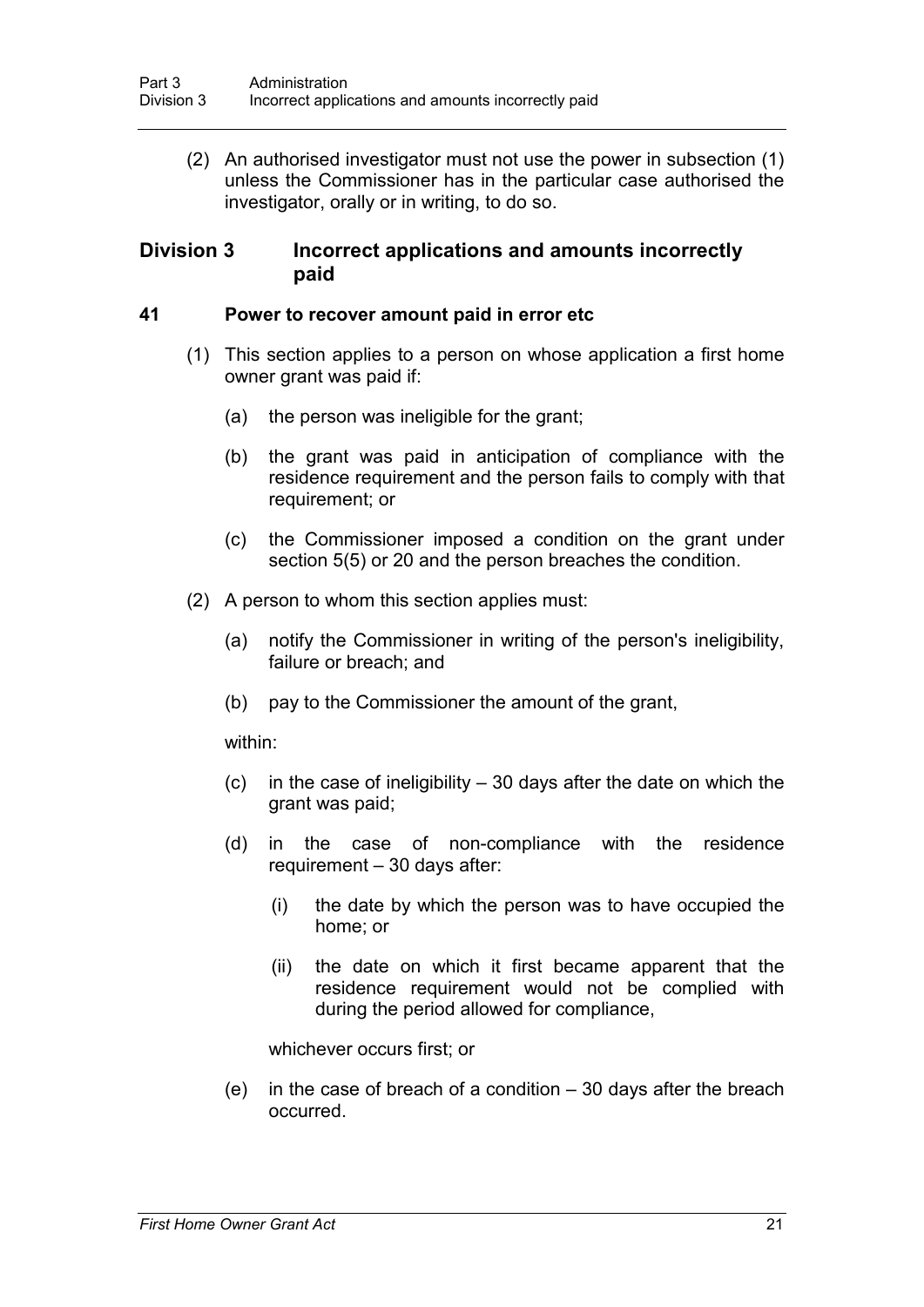- (3) If an amount is not paid as required by subsection (2), the Commissioner may give to the person a notice in writing:
	- (a) requiring the person to pay to the Commissioner within 14 days after receiving the notice the amount of the unpaid portion of the grant together with a penalty of the same amount as that unpaid portion; and
	- (b) setting out the reason why payment is required.
- (4) An amount required to be paid to the Commissioner by subsection (2) or by a notice under subsection (3) is a debt due to the Territory and may be sued for and recovered in a court of competent jurisdiction by the Commissioner suing in his or her official name.
- (5) If a person who is liable to pay an amount under this section has an interest in the home for which the first home owner grant was paid, the liability is a first charge on the person's interest in that home.
- (6) The Commissioner may enter into an arrangement (which may include provision for the payment of interest) for payment of a liability outstanding under this section by instalments.
- (7) The Commissioner may remit the whole or any part of a penalty payable under subsection (3).
- (8) A person who fails to comply with subsection (2) or a notice under subsection (3) commits a regulatory offence.

Penalty: 50 penalty units.

- (9) A person who breached a condition on payment of a first home owner grant may be found guilty of an offence against subsection (8) even if the condition breached is subsequently amended or cancelled.
- (10) Subsection (9) applies despite section 14 of the Criminal Code.
- (11) If a first home owner grant was paid on the application of 2 or more persons, the liability of those persons under this section is joint and several.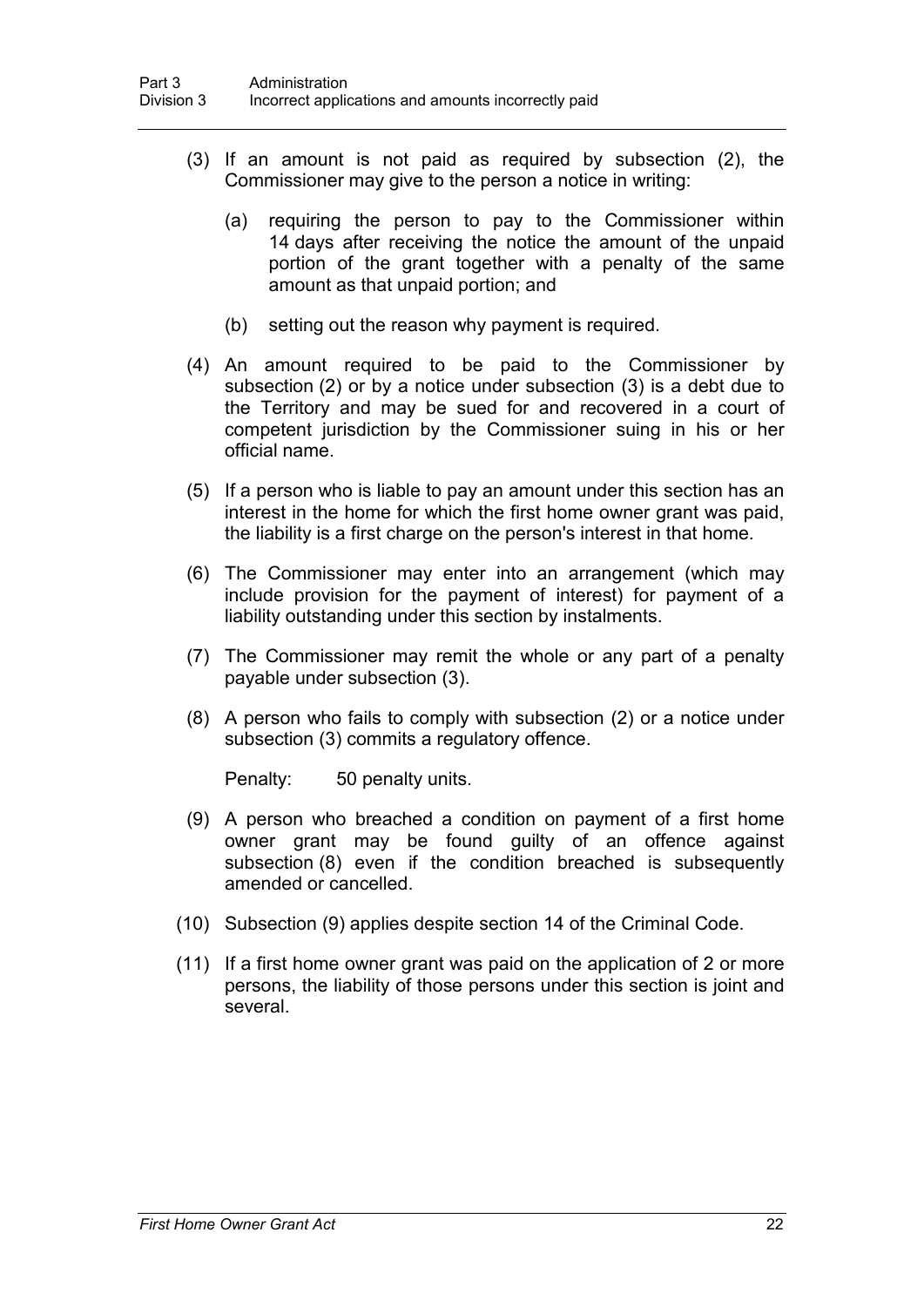### **Part 4 Miscellaneous**

### **42 False statements**

A person who, in purported compliance with a requirement under this Act or the Regulations, knowingly makes a statement that is false in a material particular commits an offence.

Penalty: Imprisonment for 2 years.

### **43 Confidentiality**

- (1) The following persons are subject to the duty of confidentiality in this section:
	- (a) a person who is or has been the Commissioner;
	- (b) a person who is or has been an Agency employee;
	- (c) a person to whom a power or function of the Commissioner is or has been delegated under section 30;
	- (d) a person who is or has been an employee or agent of such a delegate;
	- (e) a person:
		- (i) to whom information or records are disclosed under this Act; or
		- (ii) who gains access (properly or improperly) to information or records obtained under this Act.
- (2) A person subject to the duty of confidentiality in this section must not record, disclose, or make use of information or records obtained under this Act except:
	- (a) for a purpose related to the administration or enforcement of this Act;
	- (b) as required or allowed by this Act or another written law that specifically or by necessary implication overrides this duty of confidentiality;
	- (c) as authorised by the person to whose affairs the information or records relate; or
	- (d) for the purpose of legal proceedings, or a report of legal proceedings, arising out of this Act.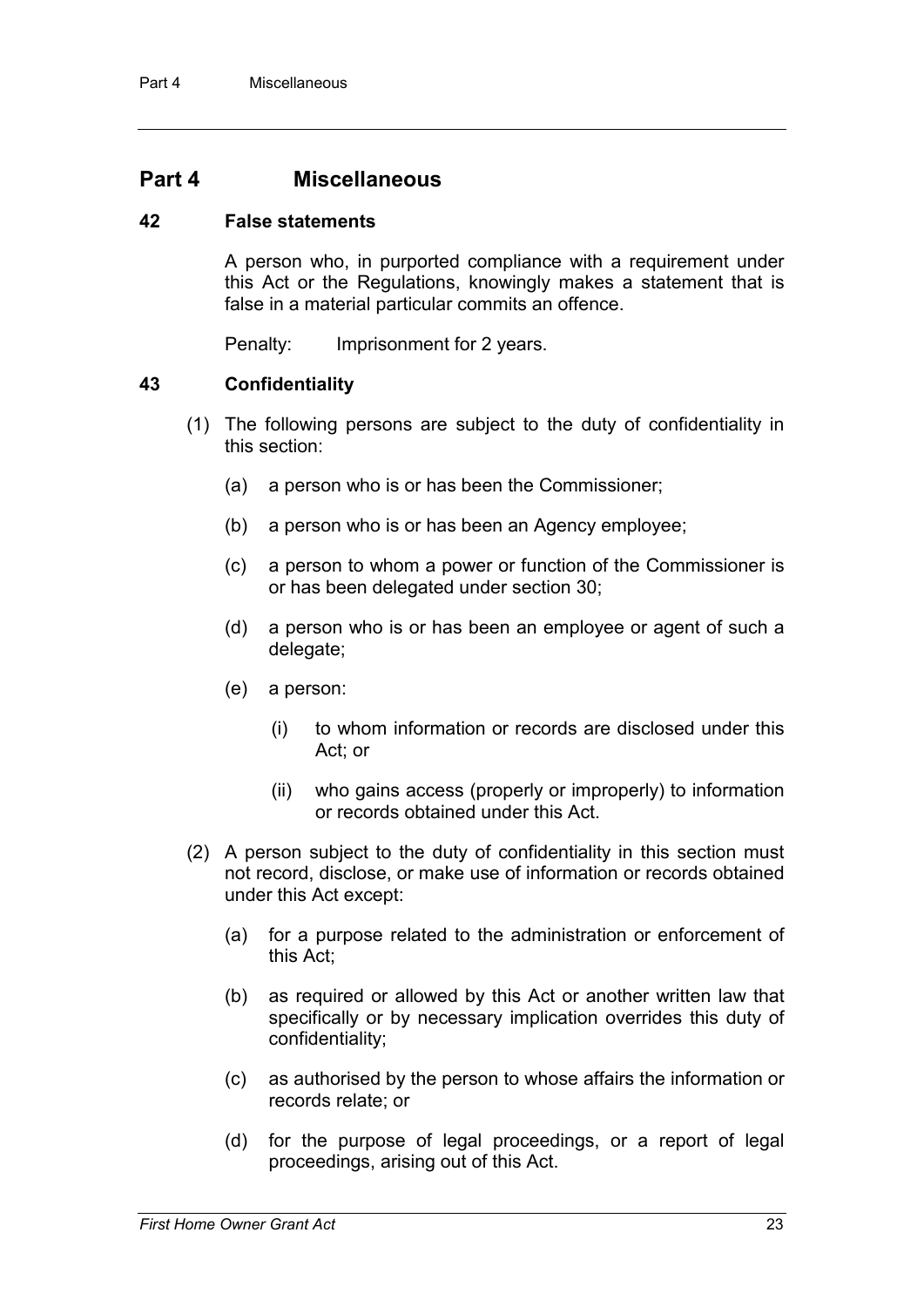- (3) This section does not prevent the disclosure of information or records:
	- (a) to an Agency employee;
	- (b) to a person to whom a power or function of the Commissioner is delegated or an employee or agent of such a person who is exercising that power or performing that function on behalf of his or her employer or principal;
	- (c) to an official administering a corresponding law for a purpose related to the administration of that law;
	- (d) to a person performing, in pursuance of employment by the Territory, a function under an Act administered by the Commissioner for the purpose of enabling that person to carry out that function;
	- (e) to the Auditor-General for the purposes of performing functions or exercising powers in relation to an audit of the office of the Commissioner imposed or conferred on the Auditor-General by or under the *Audit Act* or any other Act;
	- (f) in connection with the investigation of an offence to:
		- (i) a member of the Police Force or the Australian Federal Police;
		- (ii) the Director of Public Prosecutions for the Territory or the Commonwealth; or
		- (iii) an officer of another law enforcement agency established under the law of the Commonwealth, a State or another Territory of the Commonwealth authorised by the Regulations to receive confidential information under this paragraph;
	- (g) in a statistical or other form that could not reasonably be expected to lead to the identification of any person to whose affairs it relates; or
	- (h) in other circumstances in which its disclosure is permitted by the Regulations.
- (4) If information or records are lawfully disclosed under this section, this section does not prevent the further disclosure of the information or records, or the recording or use of the information or records, for the purpose for which the disclosure was made.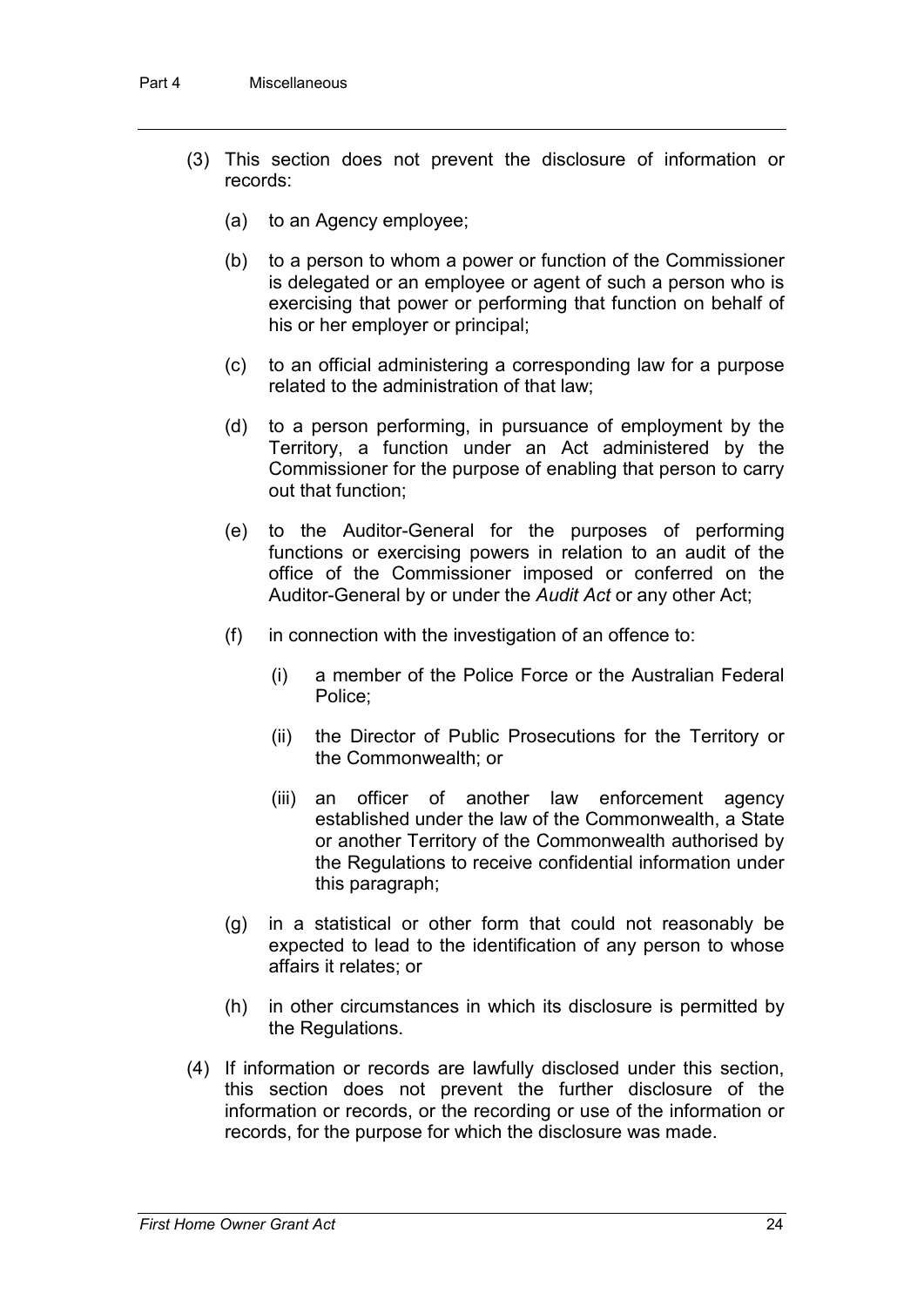- (5) Nothing in this section prevents the Auditor-General from disclosing or publishing information or records lawfully disclosed under this section if the disclosure or publication does not directly or indirectly divulge information identifying the affairs of a particular person.
- (6) A person subject to the duty of confidentiality in this section who contravenes or fails to comply with that duty commits an offence.

Penalty: Imprisonment for 2 years.

#### **43A Time for bringing prosecutions**

The prosecution of an offence against this Act is to be commenced within 3 years after the day on which the offence is alleged to have been committed.

### **44 Legal immunity**

- (1) This section applies to the following persons:
	- (a) a person who is or has been the Commissioner;
	- (b) a person who is or has been an Agency employee;
	- (c) a person to whom a power or function of the Commissioner is or has been delegated under section 30;
	- (d) a person who is or has been an employee or agent of such a delegate.
- (2) No civil or criminal proceedings lie against a person to whom this section applies in relation to an act done or omitted to be done in good faith in the performance or purported performance of a function, or the exercise or purported exercise of a power, under this Act.
- (3) Subsection (2) does not affect any liability that the Territory would, but for that subsection, have in respect of an act or omission.

### **45 Continuing offences**

(1) If, in committing an offence against a provision of this Act or the Regulations, a person fails to do an act within the time for doing the act specified in the provision, in addition to the offence for failure to do the act within the time, the person commits an additional offence on each day after the expiry of the time during which the act continues not to be done.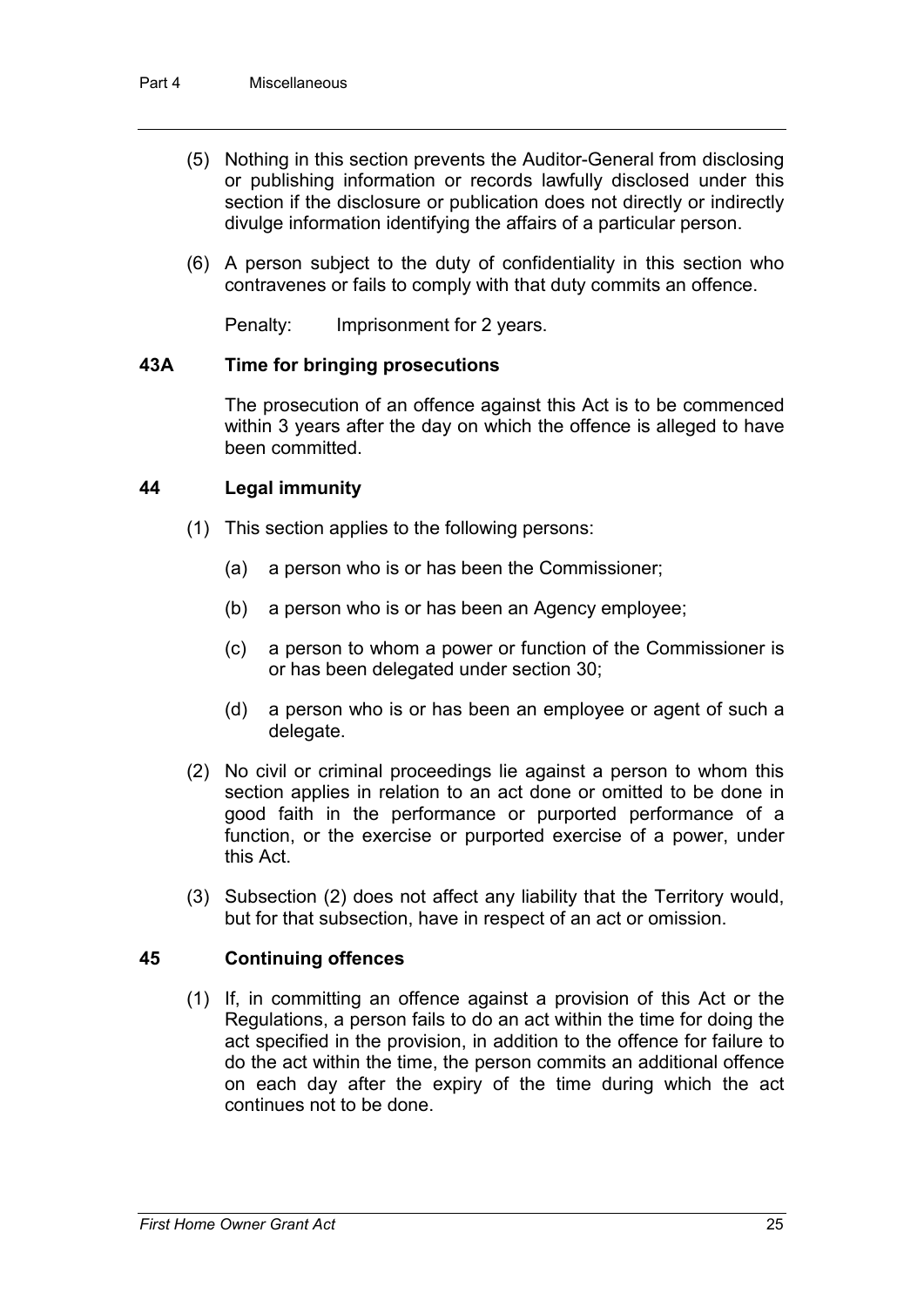(2) On being found guilty of an offence referred to in subsection (1), a person is, in addition to the penalty for failure to do the act within the time, liable to a penalty not exceeding 1 penalty unit for each day after the expiry of the time during which the offence continues.

### **46 Service of documents**

A document that is required by or under this Act to be given or served on a person is to be given or served:

- (a) by delivering the document to the person personally;
- (b) by sending the document by prepaid post to the person at his or her last-known place of residence or business or, if he or she is carrying on business at 2 or more places, at one of those places;
- (c) by sending the document by prepaid post to the person at his or her last-known postal address;
- (d) by leaving the document at the last-known place of residence of the person with some person who is apparently living at that place and who is apparently not less than 16 years of age; or
- (e) by leaving the document at the last-known place of business of the person or, if he or she is carrying on business at 2 or more places, at one of those places with some person who is apparently employed by the person and who is apparently not less than 16 years of age.

### **47 Appearances by Commissioner**

- (1) In an action, prosecution or other proceeding under this Act in a court, the Commissioner may appear personally, by a barrister or solicitor or by an officer appointed by the Commissioner.
- (2) The appearance of an officer appointed under subsection (1) and a statement by the officer that he or she appears by authority of the Commissioner are together sufficient evidence of that authority.

### **48 Evidence**

- (1) The production of:
	- (a) a notice of the Commissioner's decision in relation to an application for a first home owner grant; or
	- (b) a document under the hand of the Commissioner purporting to be a copy of such a notice,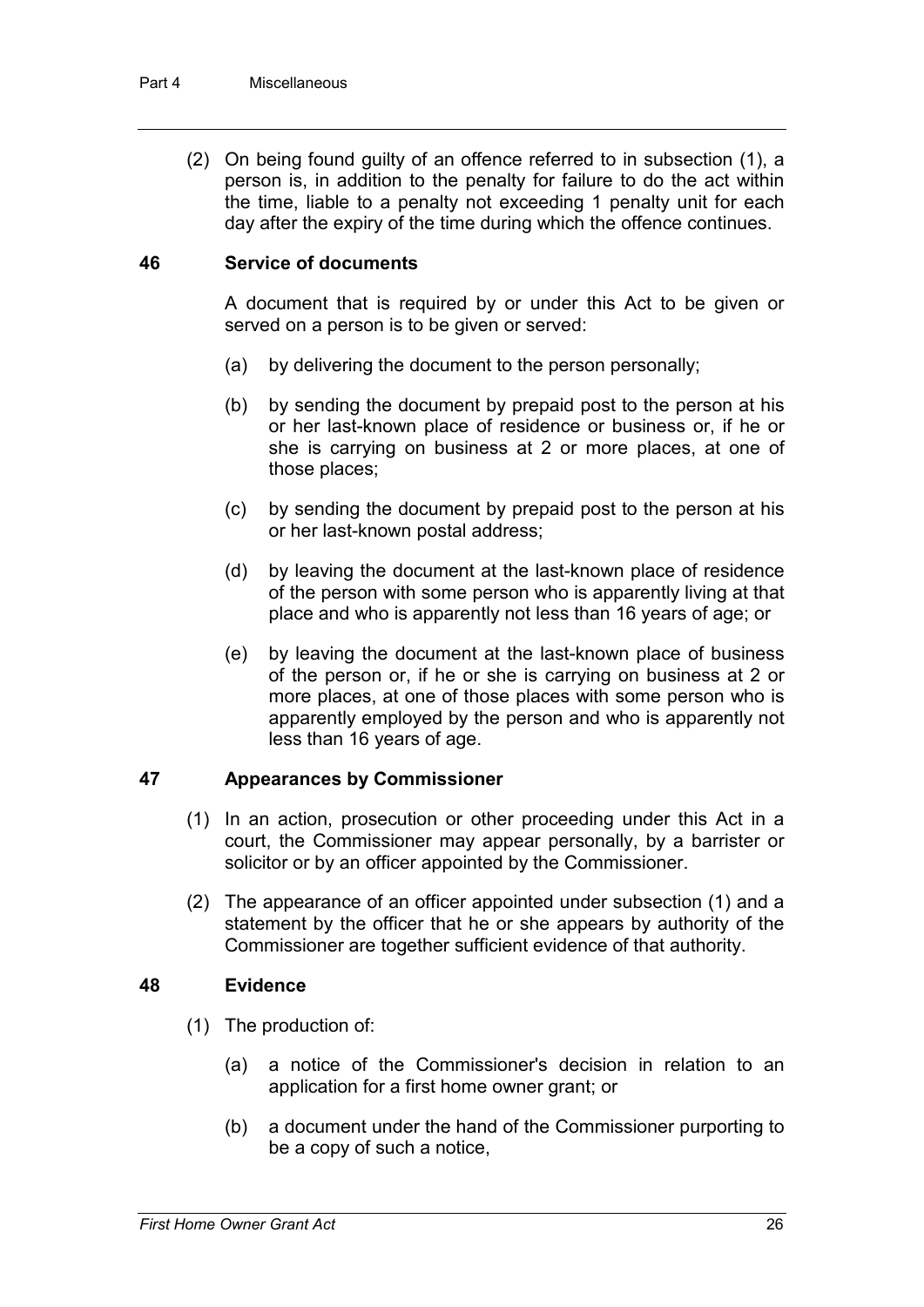is conclusive evidence of the due making of a decision in relation to the application and (except in proceedings on a review of, or appeal against, a decision under this Act) that all the particulars of the decision are correct.

- (2) The production of a document under the hand of the Commissioner purporting to be a copy of a document issued or given by the Commissioner is conclusive evidence that the document was so issued or given.
- (3) The production of a document under the hand of the Commissioner purporting to be a copy of or extract from:
	- (a) an application for a first home owner grant;
	- (b) a notice of the Commissioner's decision in relation to such an application; or
	- (c) a notice under section 41(3) requiring payment of an amount,

is evidence of the matter set forth in the document so produced to the same extent as the original application or notice would be if it were produced.

#### **49 Standing appropriation**

The money required to pay first home owner grants is to be paid from the public moneys of the Territory and the Allocation for that purpose is established or increased to the extent necessary.

### **50 Regulations**

The Administrator may make regulations, not inconsistent with this Act, prescribing matters:

- (a) required or permitted by this Act to be prescribed; or
- (b) necessary or convenient to be prescribed for carrying out or giving effect to this Act.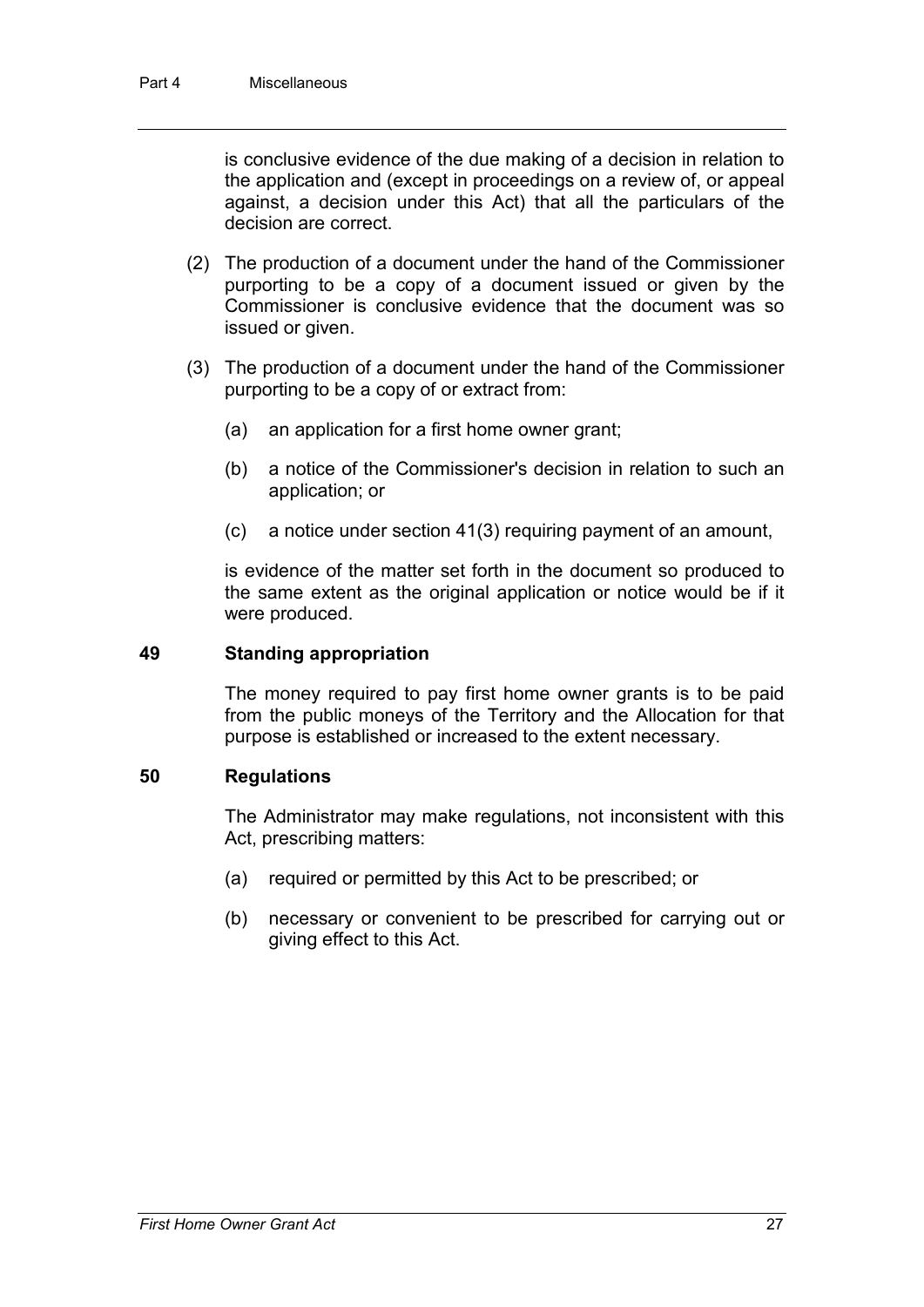#### **ENDNOTES**

**1 KEY**

Key to abbreviations

**amd = amended od = order app = appendix om = omitted bl = by-law**<br>**ch = Chapter ch = Chapter r = regulation/rule cl = clause rem = remainder**  $exp = exp$ **ires/expired**<br>**f** = forms **f** = forms <br> **s** = section<br> **Gaz** = Gazette <br> **sch** = Sche *Gaz* = *Gazette* **being the schiff of the schedule**<br> **bdd** = heading **being the schedule**<br> **schiff of the schedule**<br> **schiff in the schedule**<br> **schiff in the schedule hdg = heading sdiv = Subdivision nc = not commenced**

**renum = renumbered**<br>rep = repealed **ins = inserted SL = Subordinate Legislation lt = long title sub = substituted**

### **2 LIST OF LEGISLATION**

*First Home Owner Grant Act 2000* **(Act No. 33, 2000)**

Assent date 27 June 2000<br>Commenced 1 July 2000 (s

# *First Home Owner Grant Amendment Act 2001* **(Act No. 45, 2001)**

1 July 2000 (s 2)

Assent date 19 July 2001<br>Commenced 9 March 200 9 March 2001 (s 2)

# *First Home Owner Grant Amendment Act 2002* **(Act No. 22, 2002)**

Assent date 7 June 2002<br>Commenced ss 4(1) and 5

ss 4(1) and 5: 9 October 2001; ss 4(2), 6 and 7: 1 January 2002 (s 2)

*First Home Owner Grant Amendment Act 2003* **(Act No. 38, 2003)** Assent da

| Assent date | 30 June 2003      |
|-------------|-------------------|
| Commenced   | 27 May 2003 (s 2) |

# *Law Reform (Gender, Sexuality and De Facto Relationships) Act 2003* **(Act No. 1, 2004)** Assent date  $\frac{7}{7}$  January 2004<br>Commenced 17 March 2004

Commenced 17 March 2004 (*Gaz* G11, 17 March 2004, p 8)

### **3 SAVINGS AND TRANSITIONAL PROVISIONS**

s 4 *First Home Owner Grant Amendment Act 2003* (Act No. 38, 2003) s 70 *Law Reform (Gender, Sexuality and De Facto Relationships) Act 2003* (Act No. 1, 2004)